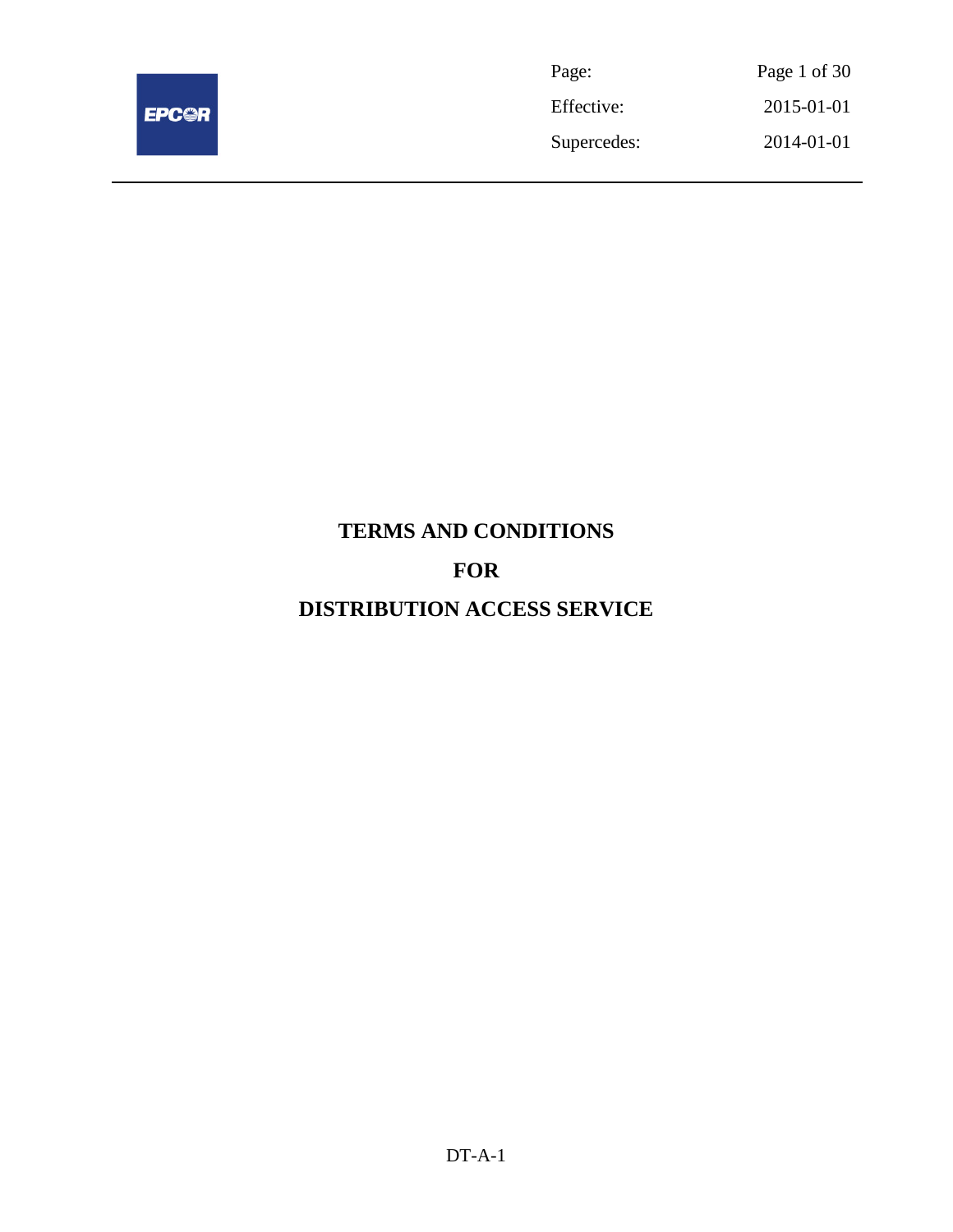

Page: Page 2 of 30 Effective: 2015-01-01 Supercedes: 2014-01-01

## **TABLE OF CONTENTS**

| 2.1  |                                                                     |  |
|------|---------------------------------------------------------------------|--|
| 2.2  |                                                                     |  |
| 2.3  |                                                                     |  |
| 2.4  |                                                                     |  |
|      |                                                                     |  |
| 3.1  |                                                                     |  |
| 3.2  |                                                                     |  |
| 3.3  |                                                                     |  |
| 3.4  |                                                                     |  |
| 3.5  |                                                                     |  |
| 3.6  |                                                                     |  |
| 3.7  |                                                                     |  |
| 3.8  |                                                                     |  |
|      |                                                                     |  |
| 4.1  | Customer Inquiries Related to Emergency Situations and Outages 10   |  |
| 4.2  |                                                                     |  |
|      |                                                                     |  |
| 5.1  |                                                                     |  |
| 5.2  |                                                                     |  |
| 5.3  |                                                                     |  |
|      |                                                                     |  |
| 6.1  |                                                                     |  |
| 6.2  |                                                                     |  |
| 6.3  |                                                                     |  |
| 6.4  | Billing Period and Information for Distribution Access Service  14  |  |
| 6.5  |                                                                     |  |
| 6.6  |                                                                     |  |
| 6.7  |                                                                     |  |
| 6.8  |                                                                     |  |
| 6.9  |                                                                     |  |
| 6.10 |                                                                     |  |
|      | <b>ARTICLE 7 - DISCONTINUANCE OF DISTRIBUTION ACCESS SERVICE 17</b> |  |
| 7.1  |                                                                     |  |
| 7.2  |                                                                     |  |
| 7.3  |                                                                     |  |
|      |                                                                     |  |
| 8.1  |                                                                     |  |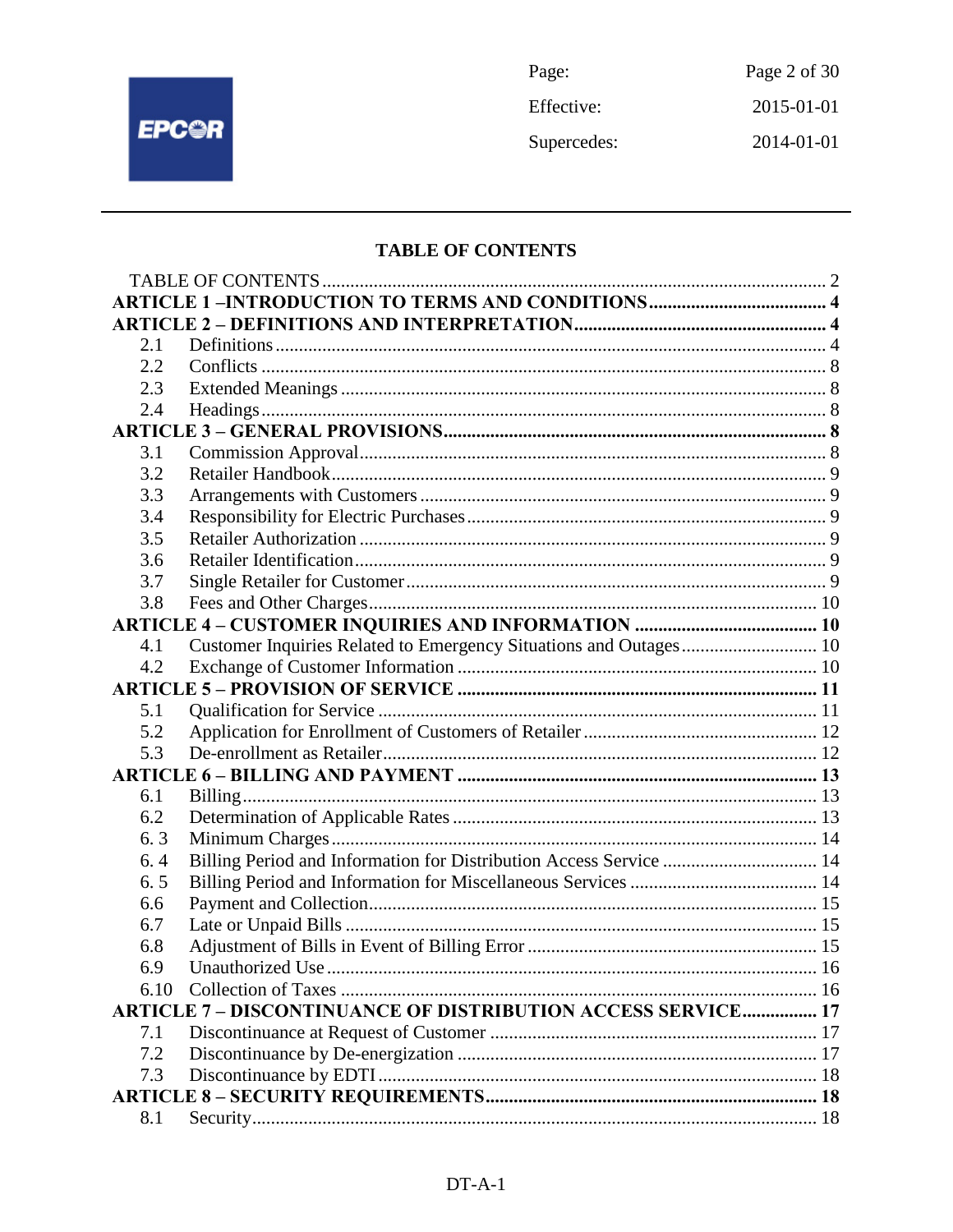

| Page:       | Page 3 of 30 |
|-------------|--------------|
| Effective:  | 2015-01-01   |
| Supercedes: | 2014-01-01   |

| 8.2  |                                                                              |  |
|------|------------------------------------------------------------------------------|--|
| 8.3  |                                                                              |  |
| 8.4  |                                                                              |  |
| 8.5  |                                                                              |  |
|      |                                                                              |  |
| 9.1  |                                                                              |  |
| 9.4  |                                                                              |  |
| 9.5  |                                                                              |  |
|      |                                                                              |  |
| 10.1 |                                                                              |  |
| 10.2 |                                                                              |  |
|      |                                                                              |  |
| 11.1 |                                                                              |  |
| 11.2 |                                                                              |  |
| 11.3 |                                                                              |  |
|      |                                                                              |  |
| 12.1 |                                                                              |  |
| 12.2 |                                                                              |  |
| 12.3 |                                                                              |  |
| 12.4 |                                                                              |  |
|      |                                                                              |  |
| 13.1 |                                                                              |  |
| 13.2 |                                                                              |  |
| 13.3 |                                                                              |  |
| 13.4 |                                                                              |  |
| 13.5 |                                                                              |  |
| 13.6 |                                                                              |  |
| 13.7 |                                                                              |  |
| 13.8 |                                                                              |  |
| 13.9 |                                                                              |  |
|      |                                                                              |  |
|      |                                                                              |  |
|      | <b>ARTICLE 14 - ADDITIONAL PROVISIONS RELATING TO SERVICES  28</b>           |  |
| 14.1 | Independent System Operation or Transmission Facility Owner Requirements  28 |  |
| 14.2 |                                                                              |  |
| 14.3 |                                                                              |  |
| 14.4 |                                                                              |  |
| 14.5 |                                                                              |  |
| 14.6 |                                                                              |  |
|      |                                                                              |  |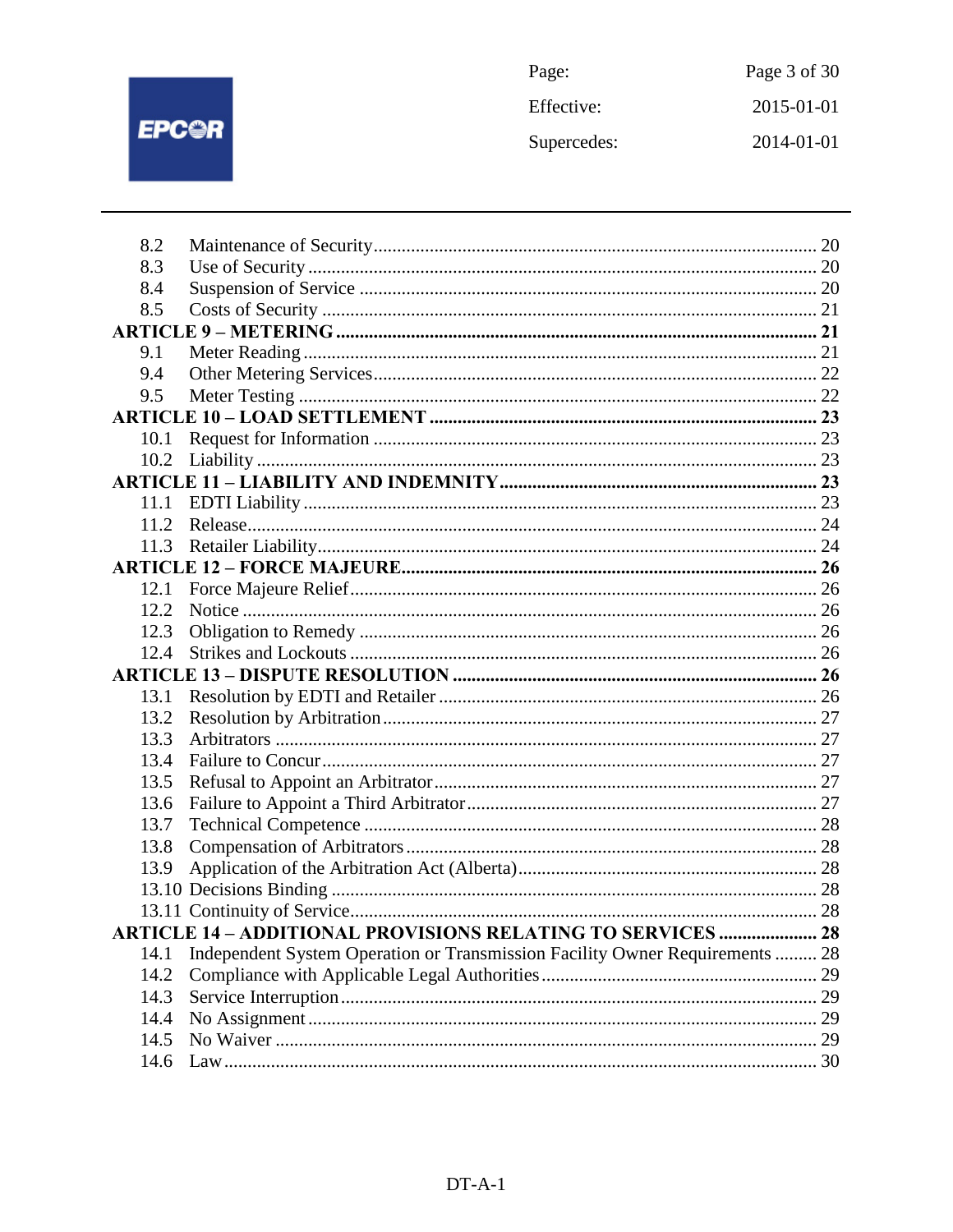|              | Page:       | Page 4 of 30 |
|--------------|-------------|--------------|
|              | Effective:  | 2015-01-01   |
| <b>EPC@R</b> | Supercedes: | 2014-01-01   |
|              |             |              |

## **ARTICLE 1 –INTRODUCTION TO TERMS AND CONDITIONS**

These Terms and Conditions, as approved by the Alberta Utilities Commission (the "Commission"), form part of the Distribution Tariff of EPCOR Distribution & Transmission Inc. ("EDTI") and are established pursuant to section 102 of the *Electric Utilities Act 2003*, c. E-5.1. The Distribution Tariff is available for public inspection during normal business hours at the business offices of EDTI and can be accessed on EDTI's web site at:

<http://www.epcor.com/power-natural-gas/Pages/access.aspx>

These Terms and Conditions apply to EDTI and its relationship with Retailers. All Retailers by virtue of their relationship with EDTI are deemed to have accepted these Terms and Conditions.

The service provided by EDTI hereunder is regulated by the Commission and parties having any inquiries or complaints regarding these Terms and Conditions may direct such inquiries or complaints directly to EDTI or to the Commission.

No agreement can provide for the waiver or alteration of any part of these Terms and Conditions unless such agreement is first filed with and approved by the Commission. Whenever the Commission approves an amendment to these Terms and Conditions, such amendment, including its effective date, will be posted on EDTI's website at:

<http://www.epcor.com/power-natural-gas/Pages/access.aspx>

## **ARTICLE 2 – DEFINITIONS AND INTERPRETATION**

#### **2.1 Definitions**

The following words and phrases, whenever used in these Terms and Conditions or in an application, contract or agreement for service under these Terms and Conditions, shall have the meanings set forth below:

"**Act**" means the *Electric Utilities Act*, S.A. 2003, c. E-5.1, as re-enacted, amended or replaced from time to time;

"**Board**" or "**EUB**" means the Alberta Energy and Utilities Board established under the *Alberta Energy and Utilities Board Act*, R.S.A., 2000, c. A-17, as re-enacted, amended or replaced from time to time;

"**Business Day**" means a business day is any day other than Saturday, Sunday or a holiday as defined in the *Interpretation Act*, R.S.A. 2000, c. I-8, as re-enacted, amended or replaced from time to time*;*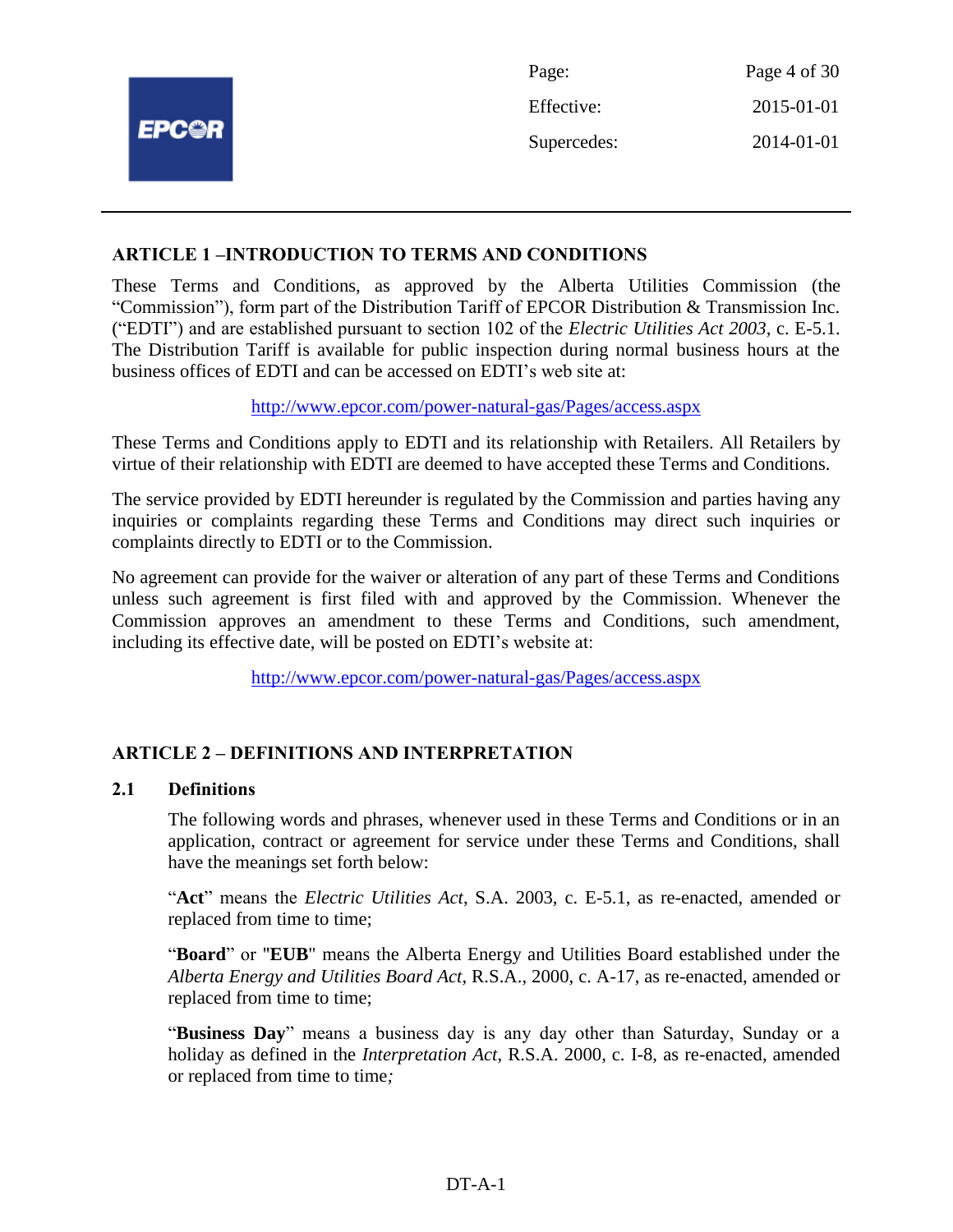"**Commission**" or "**AUC**" means the Alberta Utilities Commission, formerly the Alberta Energy and Utilities Board, established under the *Alberta Utilities Commission Act*, R.S.A., 2007, c. A-37.2, as re-enacted, amended or replaced from time to time;

"**Credit Rating**" has the meaning given to it in the Distribution Tariff Regulation;

"**Customer***"* means a person purchasing electricity for that person's own use from a Retailer;

"**Customer Information**" means Customer name, Customer telephone number, Customer mailing address, site contact name and site contact phone number and other Customer information that may be requested by EDTI;

"**Customer Usage Information**" means information regarding the historical electricity consumption of a Customer;

"**De-energization**" has the meaning attributed to it in the Settlement System Code and "**De-energized**" and "**De-energize**" have correlative meanings;

"**Default Supplier**" means a Retailer appointed by EDTI pursuant to section 3 of the RRR Regulation;

"**Distribution Access Service**" has the meaning given to it in the Act;

"**Distribution Services Agreement**" means an agreement between EDTI and a Retailer for the provision of the applicable Distribution Access Service;

"**Distribution Tariff**" means a distribution tariff prepared by EDTI and approved by the Commission in accordance with section 102 of the Act, which consists of the Rate Schedules, these Terms and Conditions, the Terms and Conditions for Distribution Connection Services and the Distribution Tariff Policies;

"**Distribution Tariff Policies**" means the part of EDTI's Distribution Tariff that sets out the policies applied by EDTI in implementing the Rate Schedules, these Terms and Conditions and the Terms and Conditions for Distribution Connection Services;

"**Distribution Tariff Regulation**" means the *Distribution Tariff Regulation*, A.R. 162/2003, as amended from time to time;

"**Distribution Tariff Services**" means all services provided by EDTI under the Distribution Tariff;

"**EDTI**" or "**EPCOR Distribution & Transmission**" means EPCOR Distribution & Transmission Inc., and for certainty includes its predecessor in interest by amalgamation EPCOR Distribution Inc.;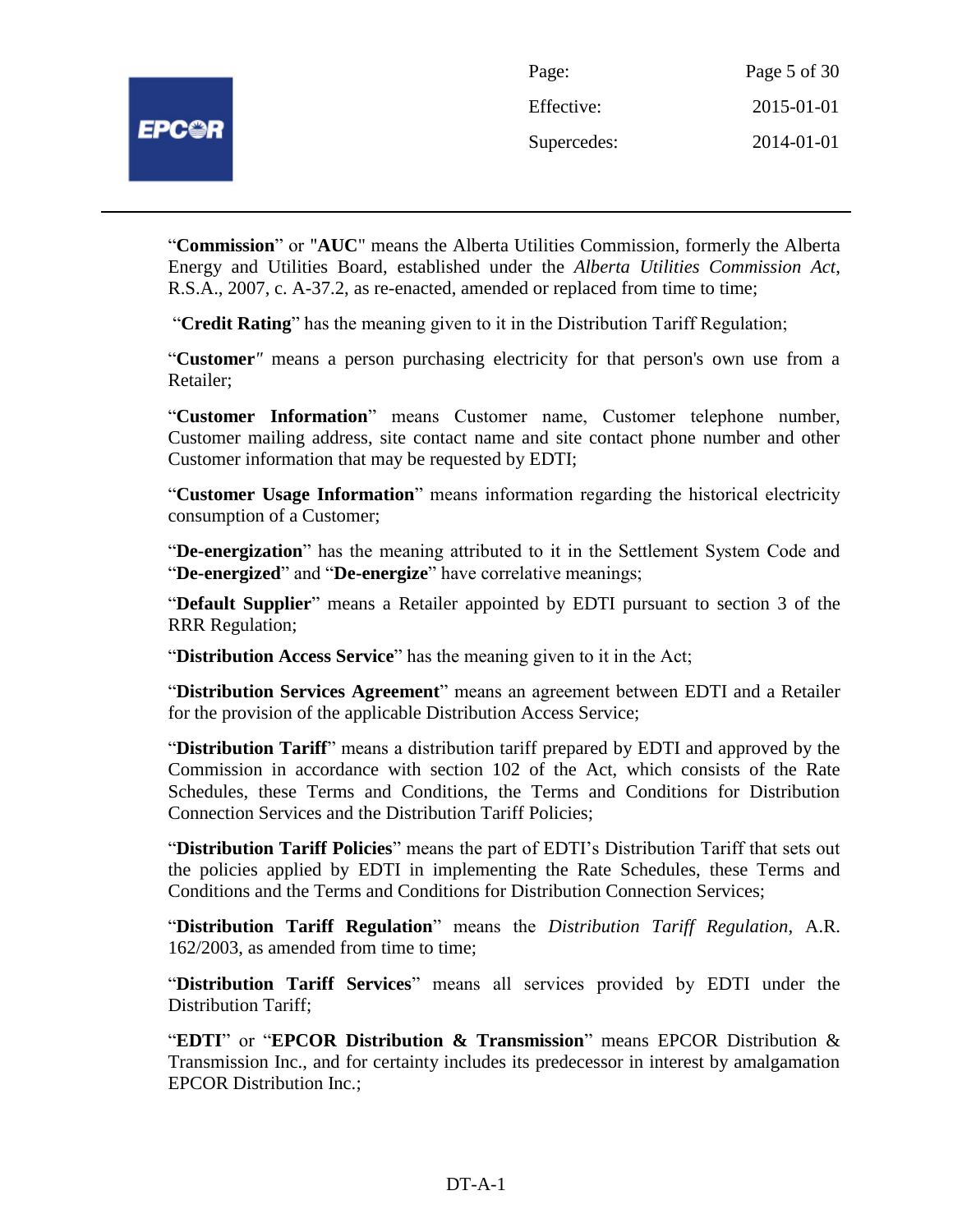| Page:       | Page 6 of 30 |
|-------------|--------------|
| Effective:  | 2015-01-01   |
| Supercedes: | 2014-01-01   |

"**Electricity Services**" means the services associated with the provision of electricity to a person, including the exchange of electric energy, making financial arrangements to manage financial risk associated with the pool price, Distribution Access Service, system access service, ancillary services, billing, metering, performing load settlement and any other services specified in regulations made under the Act;

"**Energy**" means electric energy (normally expressed in kiloWatt hours (kWh) or kilowatts (kW));

"**Energization**" has the meaning attributed to it in the Settlement System Code

*"***Facilities**" means physical plant (including, without limitation, distribution lines, transformers, meters, equipment, machinery and other electrical apparatus) on EDTI's side of the Point of Service interconnection excluding transmission facilities;

"**Fee Schedule**" means the fees and charges set forth in Table 2 of Schedule A - DAT Rate and Fee Schedule to EDTI's Distribution Tariff;

"**Force Majeure**" means circumstances not reasonably within the control of EDTI, including acts of God, strikes, lockouts or other industrial disturbances, acts of the public enemy, wars, blockades, insurrections, riots, epidemics, landslides, lightning, earthquakes, fires, storms, floods, high water, washouts, inclement weather, orders or acts of civil or military authorities, civil disturbances, explosions, breakdown or accident to equipment, mechanical breakdowns, the intervention of federal, provincial, state or local government or from any of their agencies or boards, the order or direction of any court, and any other cause, whether of the kind herein enumerated or otherwise, provided that the lack of funds shall not constitute a circumstance not reasonably within the control of EDTI;

"**Independent System Operator**" or "**ISO**" means the corporation established by section 7 of the Act;

"**Interconnected Electric System**" means all transmission facilities and electric distribution systems in Alberta that are interconnected;

**"Load"** means energy consumed by Customers together with allocated losses and unaccounted for energy;

"**Load Settlement**" means "load settlement" as defined in the Act.

"**Minimum Charge**" has the meaning given to it in EDTI's Terms and Conditions for Distribution Connection Services;

"**Miscellaneous Services**" means the various services available from EDTI under the Distribution Tariff other than Distribution Access Service;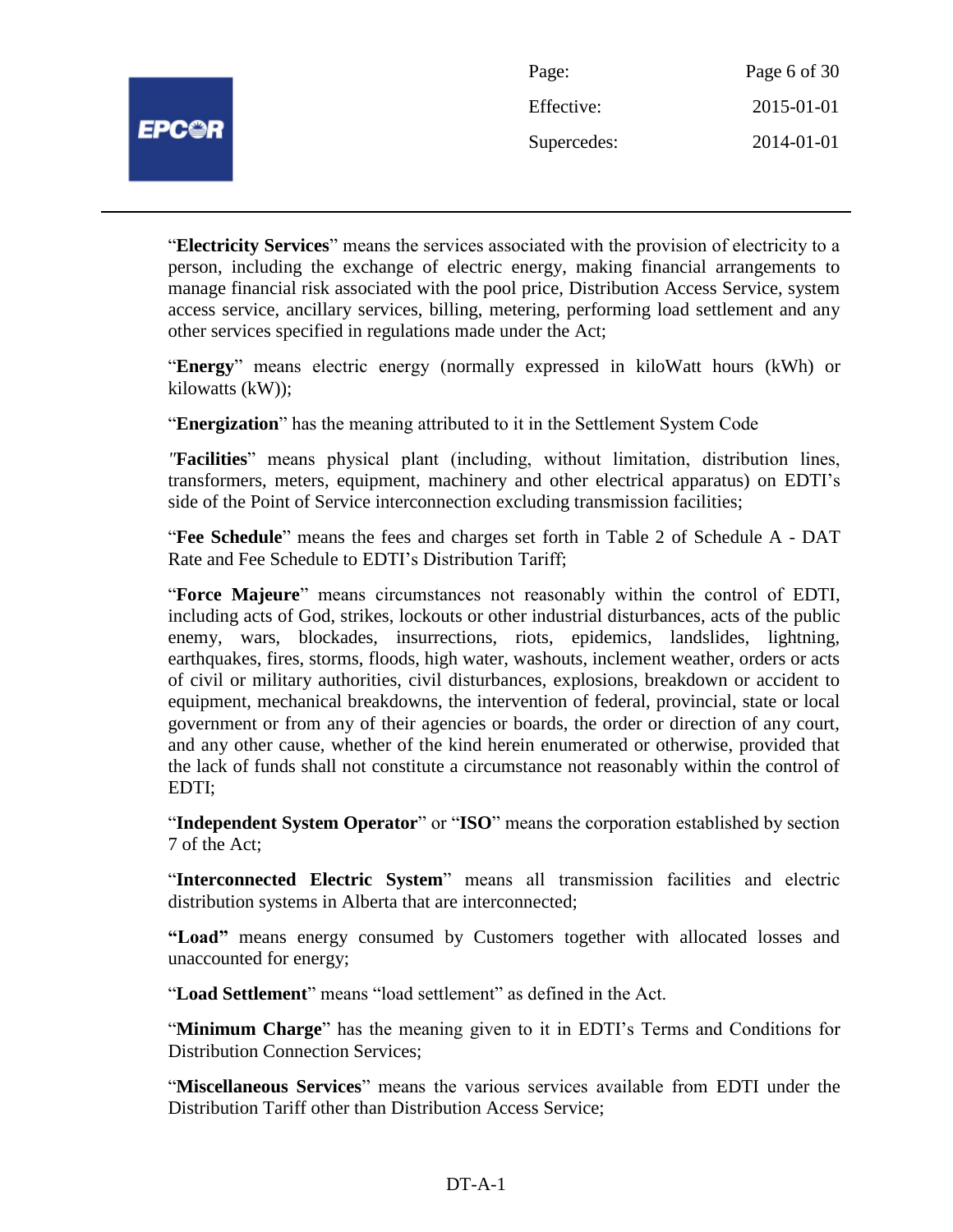

| Page:       | Page 7 of 30 |
|-------------|--------------|
| Effective:  | 2015-01-01   |
| Supercedes: | 2014-01-01   |

"**Point of Service**" means the point at which EDTI's service conductors are connected to the conductors or apparatus of a Customer;

"**Power Pool**" means the scheme operated by the Independent System Operator for the exchange of Energy and financial settlement for the exchange of Energy;

"**Rate Schedules**" means the schedules of EDTI's Distribution Tariff that set out charges;

"**RRR Regulation**" means the *Roles, Relationships and Responsibilities Regulation*, A.R. 169/2003, as amended from time to time;

"**Regulations**" means regulations made under the Act;

"**RRO Regulation**" means the *Regulated Rate Option Regulation*, A.R. 262/2005, as amended from time to time.

"**Regulated Rate Tariff**" means a regulated rate tariff for the provision of Electricity Services to eligible customers prepared by EDTI, or a person with whom EDTI makes arrangements to do so, pursuant to section 102 of the Act;

"**Retailer**" means a person who sells or provides Electricity Services directly to Customers and carries out the functions and duties of a "retailer" under the Act, and includes a Default Supplier, the person with whom EDTI has made arrangements to provide the Regulated Rate Tariff to eligible customers, and Self-Retailers;

"**Retailer Handbook**" means the guide, as amended from time to time, prepared by EDTI which sets out procedures in relation to the provision of Distribution Access Service under these Terms and Conditions.

"**Retailer Identification**" means the 9 digit number that uniquely represents each Retailer operating within Alberta. The Canada Customs and Revenue Agency business number will be used as the Retailer ID;

"**Retailer of Record**" means the Retailer who is listed in EDTI's records through the procedures outlined in these Terms and Conditions, and thereby recognized by EDTI and the Settlement System Code, as a particular Customer's Retailer for a Point of Service at a particular time;

"**Self-Retailer**" means a person carrying out Retailer functions to obtain electricity services solely for its own use;

"**Service Connection**" means the Facilities required to physically connect the Customer's facilities to EDTI's electric distribution system to permit the Customer to obtain Distribution Access Service;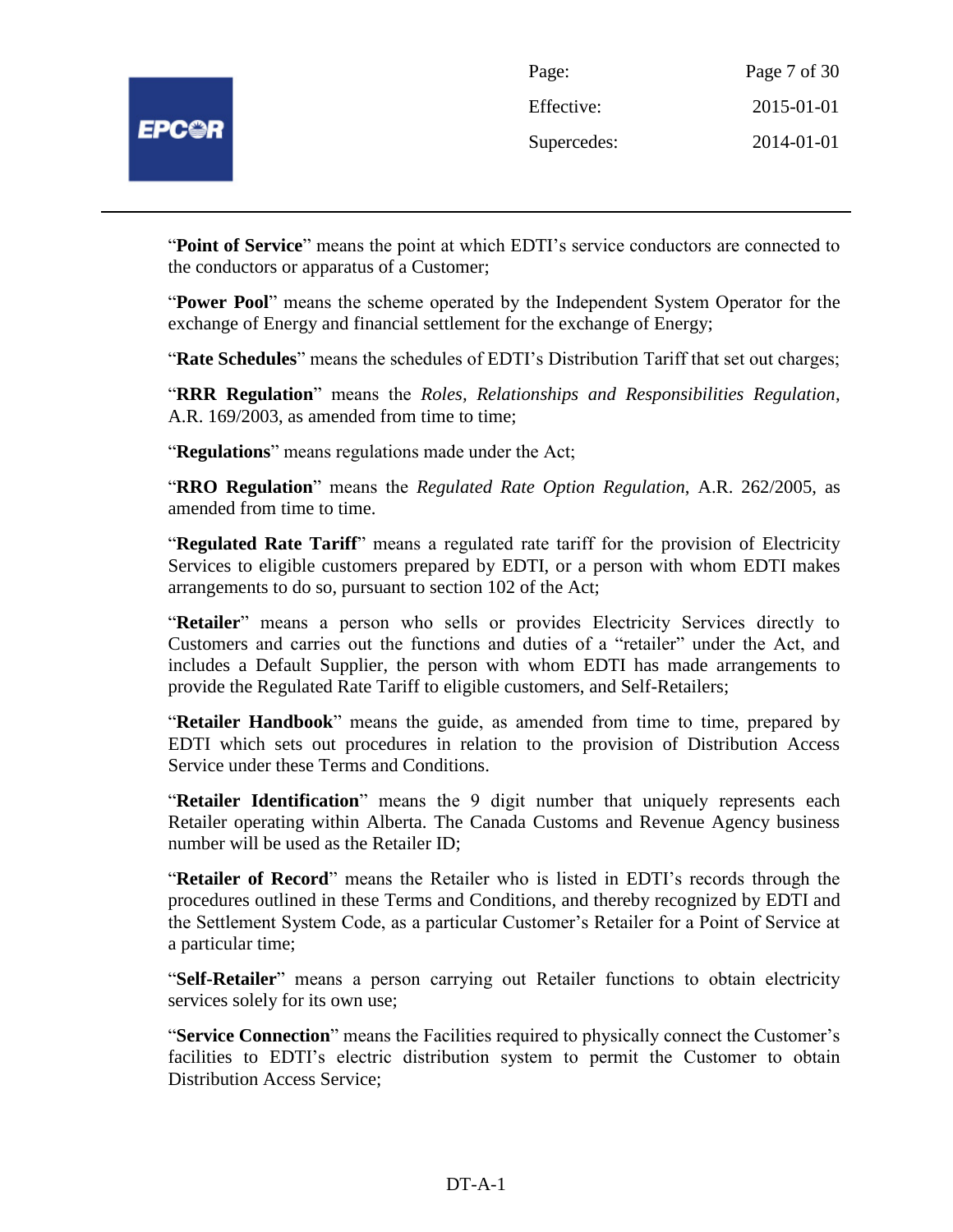

| Page:       | Page 8 of 30 |
|-------------|--------------|
| Effective:  | 2015-01-01   |
| Supercedes: | 2014-01-01   |

"**Settlement System Code**" means the rules respecting Load Settlement approved by the AUC and set out in Rule 021;

"**Site**" means a unique end-use Point of Service, being the finest level at which Load Settlement recognizes Retailer assignments, and receives consumption data.

## **2.2 Conflicts**

If there is any conflict between a provision expressly set out in an order of the Commission and these Terms and Conditions, the order of the Commission shall govern.

If there is any conflict between a provision in these Terms and Conditions, as may be amended from time to time, and a provision in a Distribution Services Agreement or any other existing or future agreement between EDTI and a Retailer relating to Distribution Tariff Services, the provision in these Terms and Conditions shall govern.

## **2.3 Extended Meanings**

In these Terms and Conditions, words importing the singular number only shall include the plural and vice versa, words importing the masculine gender shall include the feminine and neutral genders and vice versa. Word importing a person shall include person, firm, partnership, corporation, organization or association (including, without limitation, individual members of any unincorporated entity).

#### **2.4 Headings**

The division of these Terms and Conditions into sections, subsections and other subdivisions and the insertion of headings are for convenience of reference only and shall not affect the construction or interpretation of these Terms and Conditions.

#### **ARTICLE 3 – GENERAL PROVISIONS**

#### **3.1 Commission Approval**

These Distribution Access Service Terms and Conditions have been approved by the Commission. EDTI may amend these Terms and conditions by filing a notice of amendment with the Commission. Included in the notice to the Commission shall be notification of which Retailers are affected by the amendment and an explanation of how affected Retailers will be notified of the amendments. Within 60 days after such notice is filed, the Commission will either acknowledge the notice of amendment to the Terms and Conditions or direct a further process to deal with the requested change, as the Commission deems appropriate. If the Commission acknowledges notice of amendment, the amendment will take effect upon the date of such acknowledgement.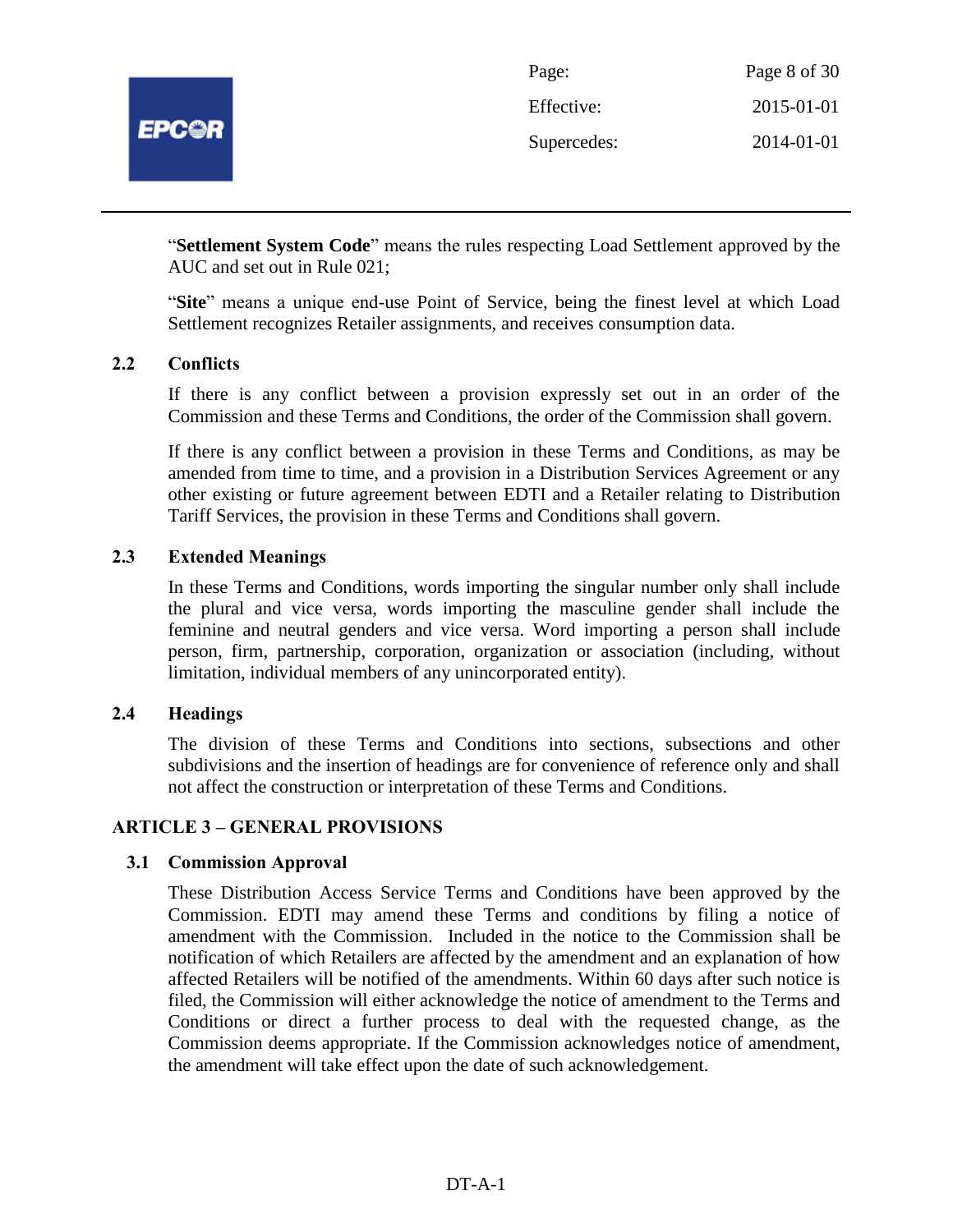|              | Page:       | Page 9 of 30 |
|--------------|-------------|--------------|
|              | Effective:  | 2015-01-01   |
| <b>EPC@R</b> | Supercedes: | 2014-01-01   |
|              |             |              |

### **3.2 Retailer Handbook**

EDTI has developed the Retailer Handbook to help Retailers understand the normal practices of EDTI. EDTI will amend the Retailer Handbook, from time to time, to reflect changes to the electric utility industry, changes in EDTI's requirements or the changing needs of Retailers or Customers. A copy of the Retailer Handbook, and any amendments to the Retailer Handbook, will be filed with the Commission for information purposes. While EDTI will endeavour to follow practices in the Retailer Handbook, these practices will not appropriately cover every situation that may arise and its may be necessary to deviate from the Retailer Handbook. A copy of the Retailer Handbook can be accessed on EDTI's website at www.epcor.ca.

## **3.3 Arrangements with Customers**

The Retailer shall be solely responsible for having appropriate contractual or other arrangements with Customers necessary to provide service to Customers. EDTI shall not be responsible for monitoring, reviewing or enforcing such contracts or arrangements and shall not be liable for any loss, damages, cost, injury, expense or other liability, whether direct, indirect, consequential or special in nature, howsoever caused, as a result of the Retailer's failure to obtain or maintain proper contractual or other arrangements with Customers or to perform its obligations to its Customers.

## **3.4 Responsibility for Electric Purchases**

The Retailer will be solely responsible for the purchase of electricity from the Power Pool and for arranging the delivery of such electricity to the appropriate Points of Service for Customers, subject to these Terms and Conditions.

#### **3.5 Retailer Authorization**

A Retailer shall be responsible for obtaining proper authorization from each Customer authorizing the enrollment of the Customer by the Retailer for receipt of Distribution Access Service.

#### **3.6 Retailer Identification**

Any information exchange or communications between the Retailer and EDTI under these Terms and Conditions shall employ a Retailer Identification number.

#### **3.7 Single Retailer for Customer**

EDTI shall not be required to recognize and deal with more than one Retailer in respect of a Point of Service at any given time.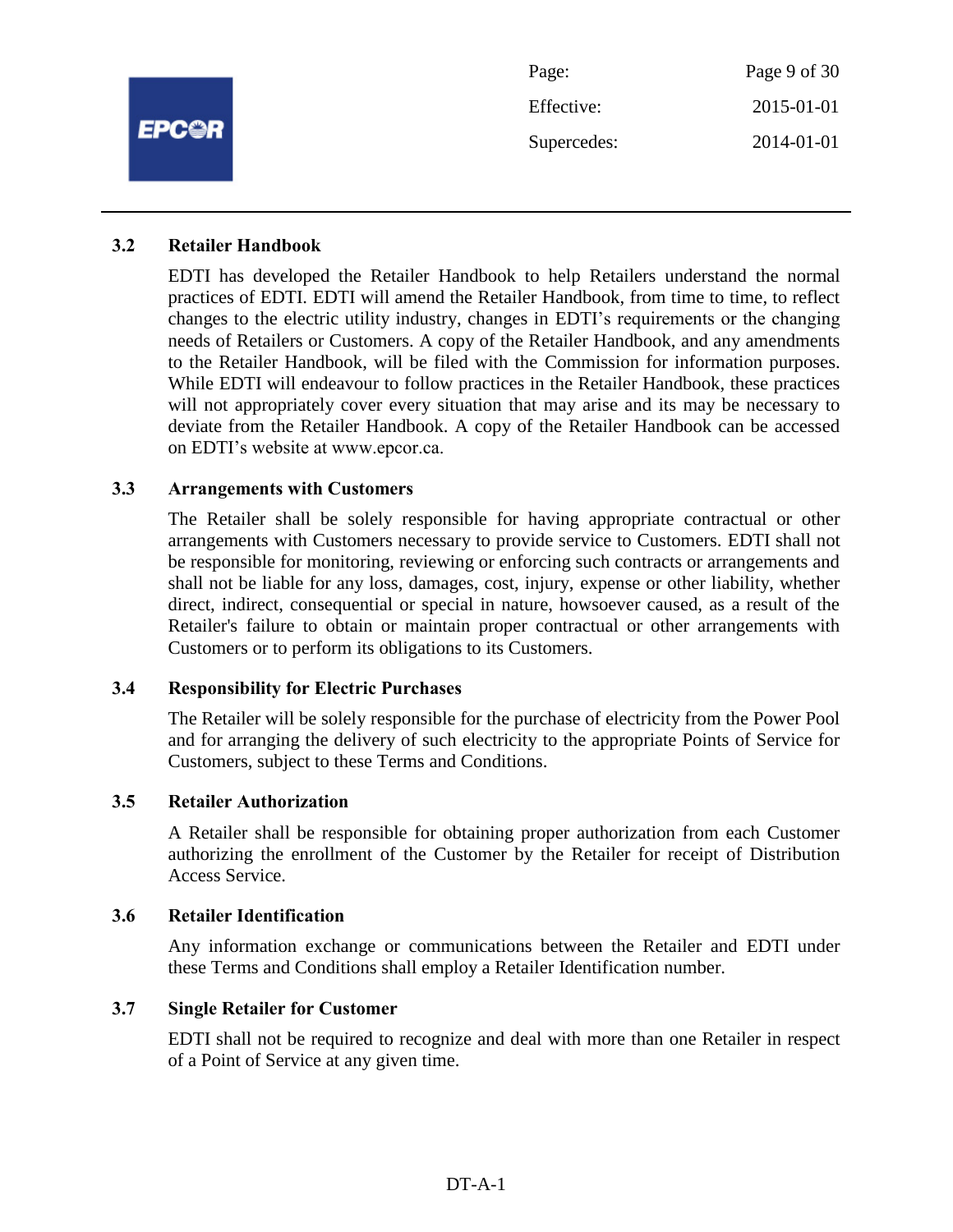

#### **3.8 Fees and Other Charges**

EDTI will provide all standard services hereunder pursuant to the Distribution Tariff. All additional, supplementary or extra non-discretionary services provided by EDTI to a Retailer or its Customers will be charged a separate rate or fee, such as those included, without limitation, in the Fee Schedule. Payment for these services shall be in accordance with the provisions of these Terms and Conditions.

## **ARTICLE 4 – CUSTOMER INQUIRIES AND INFORMATION**

## **4.1 Customer Inquiries Related to Emergency Situations and Outages**

Retailers shall make every effort to ensure Customers contacting the Retailer regarding distribution emergency conditions, outages, safety or environment situations related to EDTI's electric distribution system are referred directly to EDTI immediately. EDTI reserves the right, without providing notice to the Retailer, to test or audit the response time of the Retailer. EDTI will communicate any unacceptable patterns to the Retailer to be corrected.

#### **4.2 Exchange of Customer Information**

#### **4.2.1 Provision of Customer Information to a Retailer**

EDTI shall provide standard Customer Usage Information to a Retailer that has a Distribution Services Agreement in place with EDTI, upon request, but only after receiving written consent to such disclosure from the Customer, for the 12-month period preceding the date of the request or for such shorter period for which EDTI has collected that information.

Prior to requesting EDTI to release Customer Usage Information, a Retailer shall be responsible for obtaining and providing to EDTI the written authorization from the Customer referred to above, in a form satisfactory to EDTI.

Customer Usage Information will be provided by EDTI at no cost.

#### **4.2.2 Provision of Customer Information to EDTI**

The Retailer must notify EDTI, as promptly as reasonably practical, of any changes to Customer Information in respect of its Customers. Such information shall be provided in a form satisfactory to EDTI.

#### **4.2.3 Provision of Information between EDTI and Retailer**

EDTI and a Retailer shall supply to each other all other data, materials or other information specified to be supplied in the Terms and Conditions, or that may otherwise be reasonably required by the Retailer or EDTI in accordance with the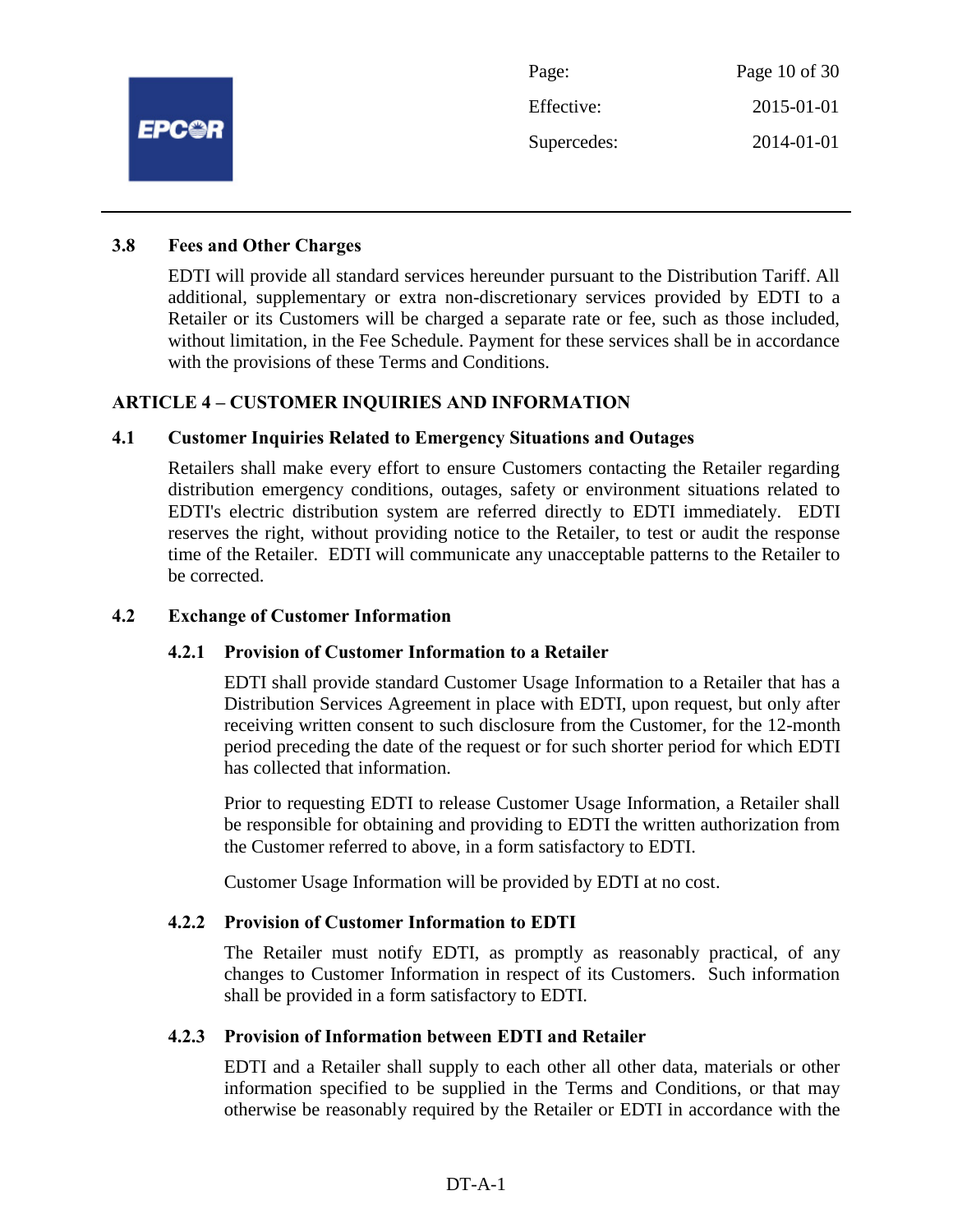

| Page:       | Page 11 of 30 |
|-------------|---------------|
| Effective:  | 2015-01-01    |
| Supercedes: | 2014-01-01    |

Terms and Conditions. See the Fee Schedule for charges that will apply to certain requests made to EDTI.

## **ARTICLE 5 – PROVISION OF SERVICE**

#### **5.1 Qualification for Service**

A Retailer must fulfill and maintain the following requirements to the satisfaction of EDTI before EDTI will provide or continue to provide Distribution Access Service to that Retailer:

- (a) submit to EDTI a fully completed and executed Distribution Services Agreement;
- (b) if the Retailer sells Electricity to Customers whose annual consumption is below 250,000 kWh, furnish to EDTI a certified copy of the license issued to the Retailer and warrant in writing to EDTI that it is licensed pursuant to the provisions of the *Fair Trading Act Fair Trading Act*, R.S.A. 2000, c. F-2, and any regulations or policies made thereunder, as amended from time to time,
- (c) satisfy the credit requirements described in Article 8 hereof;
- (d) warrant in writing to EDTI that it will comply with the Settlement System Code;
- (e) meet the compliance testing protocol of EDTI in respect of information exchange as set forth in the Retailer Handbook, as amended from time to time;
- (f) warrant in writing to EDTI that it has been qualified by the ISO as pool participant under the ISO rules respecting the operation of the Power Pool and the ISO has approved the Retailer for consumption within the EDTI service area; and
- (g) meet any other requirements that EDTI, acting reasonably, may impose in order to provide Distribution Access Service hereunder to the Retailer. If EDTI determines that a Retailer must satisfy additional requirements in order to qualify for Distribution Access Service, EDTI shall apply to the Commission for approval of the proposed additional requirements prior to implementing same unless EDTI is confronted with a situation that may materially alter the risk to EDTI or the additional requirements are required to comply with applicable legislation. In that event, EDTI may implement the additional requirements and then apply to the Commission for approval of same.

Upon satisfaction of the above requirements, EDTI will provide Distribution Access Service to the Retailer, upon and subject to these Terms and Conditions. Subject to complying with all applicable laws, and the directions or requirements of the Commission, EDTI reserves the right, upon giving the Retailer ten (10) Business Days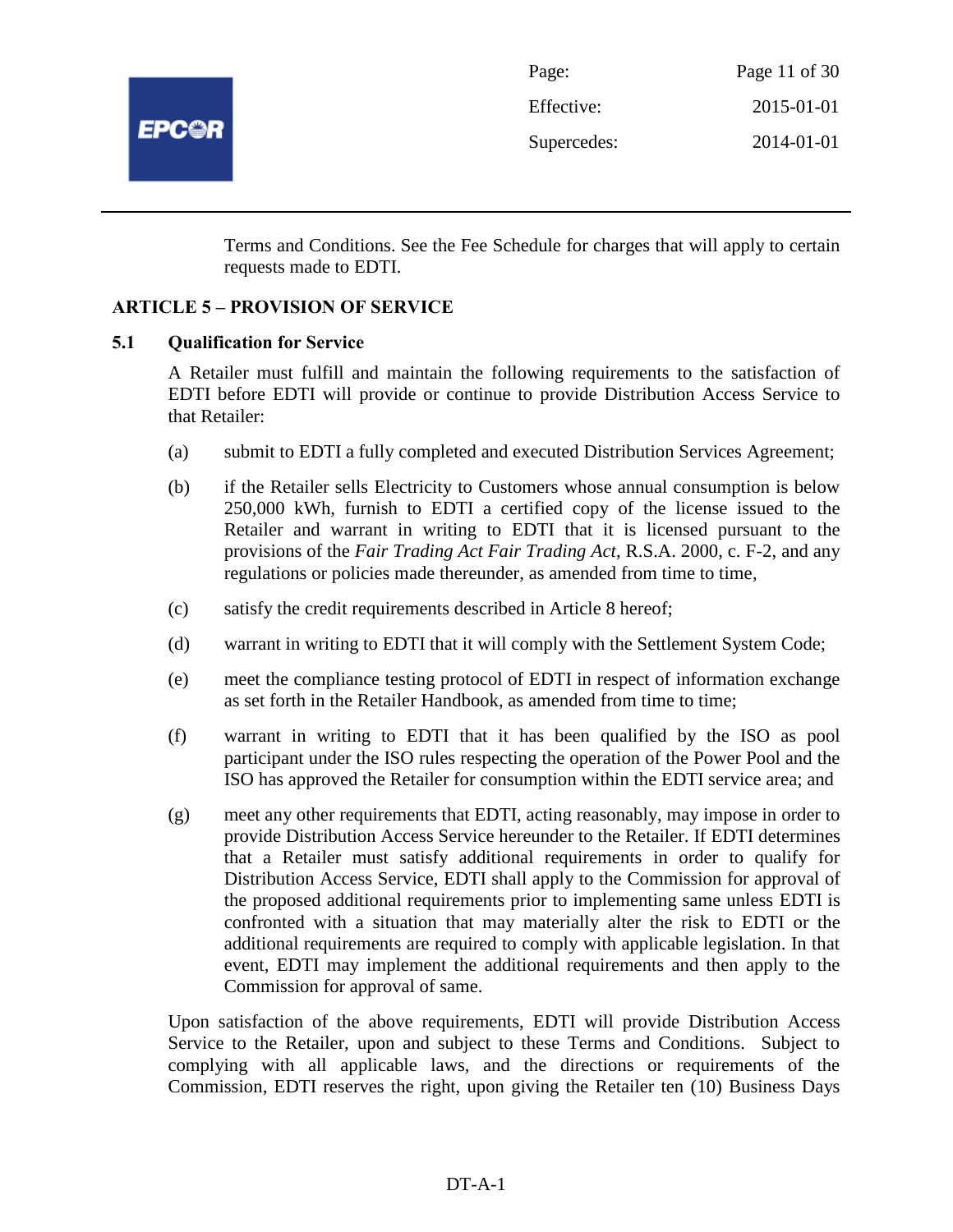

notice and acting reasonably, to discontinue Distribution Access Service to the Retailer if at any time the Retailer fails to meet the above requirements.

## **5.2 Application for Enrollment of Customers of Retailer**

In order to initiate the provision of Distribution Access Service by EDTI, the Retailer shall complete and provide to EDTI an enrollment for Distribution Access Service in accordance with the Retailer Handbook and in compliance with the Settlement System Code.

EDTI will, subject to these Terms and Conditions, accept an application by a Retailer for provision of Distribution Access Service to a Customer hereunder and recognize the Retailer as the Retailer of Record for the particular Customer. EDTI reserves the right, but is not obligated, to verify the identity of the Customer and the accuracy of the Customer Information. EDTI may reject the application if any information required in the application, including the Customer Information and Retailer Identification, provided by the Retailer is false, incomplete or inaccurate in any respect.

Enrollments will be processed by EDTI on a first-come, first-served basis. Each enrollment will be time and date-stamped when received by EDTI. If more than one enrollment is received for a Site while an earlier enrollment is pending; only the first valid enrollment received by EDTI shall be processed that day.

EDTI reserves the right to refuse Distribution Access Service at any Site to any Customer of the Retailer who is indebted to EDTI. The Retailer will not be liable to EDTI for any outstanding indebtedness of the Customer to EDTI, which accrued prior to the enrollment of the Customer with the Retailer. However, the Retailer will be liable for all outstanding indebtedness while the Retailer remains the Retailer of Record for the Customer.

EDTI may assess a charge for processing an enrollment as set forth in the Fee Schedule.

#### **5.3 De-enrollment as Retailer**

To de-enroll as Retailer of Record for a particular Customer, a Retailer shall, at least seven (7) Business Days (or such other time as may be required under the System Settlement Code) before the de-enrolment is to take effect, complete and provide to EDTI a notice of de-enrolment pursuant to the Settlement System Code. EDTI may reject the notice of de-enrolment if EDTI determines that any information required in the notice, including Customer Information, provided by the Retailer is false, incomplete or inaccurate in any respect. EDTI reserves the right, but is not obligated, to verify the identity of the Customer and the accuracy of the Customer Information. Upon receipt of a notice of de-enrolment from a Retailer, EDTI will either: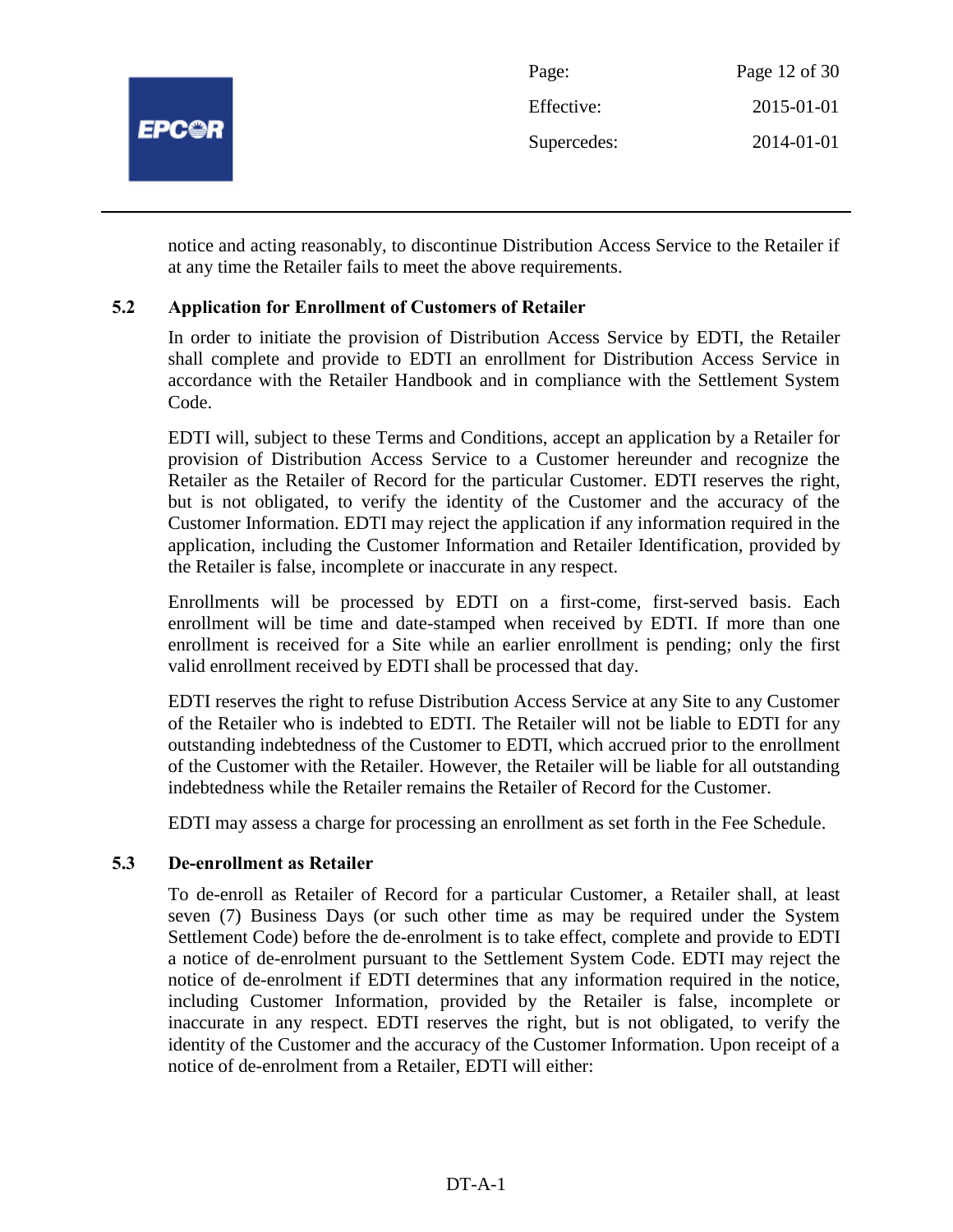

- (a) process the de-enrolment within seven (7) Business Days (or such other time as may be required under the System Settlement Code); or
- (b) notify the Retailer within two (2) Business Days (or such other time as may be required under the System Settlement Code) that the notice of de-enrolment has been rejected and the reasons for such rejection. Upon receipt of a rectified notice of de-enrolment, EDTI will, within seven (7) Business Days (or such other time as may be required under the System Settlement Code), process the de-enrolment.

## **ARTICLE 6 – BILLING AND PAYMENT**

#### **6.1 Billing**

EDTI will bill Retailers the amounts payable for Distribution Tariff Services in accordance with these Terms and Conditions and the *Billing Regulation, 2003*, A.R. 159/2003, as amended from time to time.

EDTI will bill the Retailer each billing cycle for Distribution Access Service and Miscellaneous Services provided by EDTI in relation to Customers for which the Retailer is the Retailer of Record for the period prior to the billing period plus any other amounts owing by the Retailer under EDTI's Distribution Tariff including these Terms and Conditions and the Rate Schedule.

EDTI will not assume any billing or collection obligations or responsibilities related to billing Customers or collecting from Customers for, or on behalf of, a Retailer. The Retailer shall process Customer payments and handle collection responsibilities. EDTI may, at its sole discretion and in addition to any other remedies available to it, terminate Distribution Tariff Services to the Retailer, if such Retailer does not pay all outstanding bills in accordance with these Terms and Conditions.

EDTI reserves the right to bill the Customer directly for any amounts required to be provided by the Customer under the Terms and Conditions for Distribution Connection Services.

#### **6.2 Determination of Applicable Rates**

EDTI bills the Retailer of Record based on the charges set out in its Rate Schedules in the Distribution Tariff. EDTI's Rate Schedules indicate to what type of service each Rate Schedule applies. Each Point of Service is billed as a separate service. EDTI's applicable Distribution Tariff Policies will apply to the determination of the charges.

The rate selection criteria are specified on each Rate Schedule. If the operational characteristics of the Point of Service change and subsequently a different rate is applicable, the Customer may be required to pay an additional Customer Contribution under the Terms and Conditions for Distribution Connection Services. A change of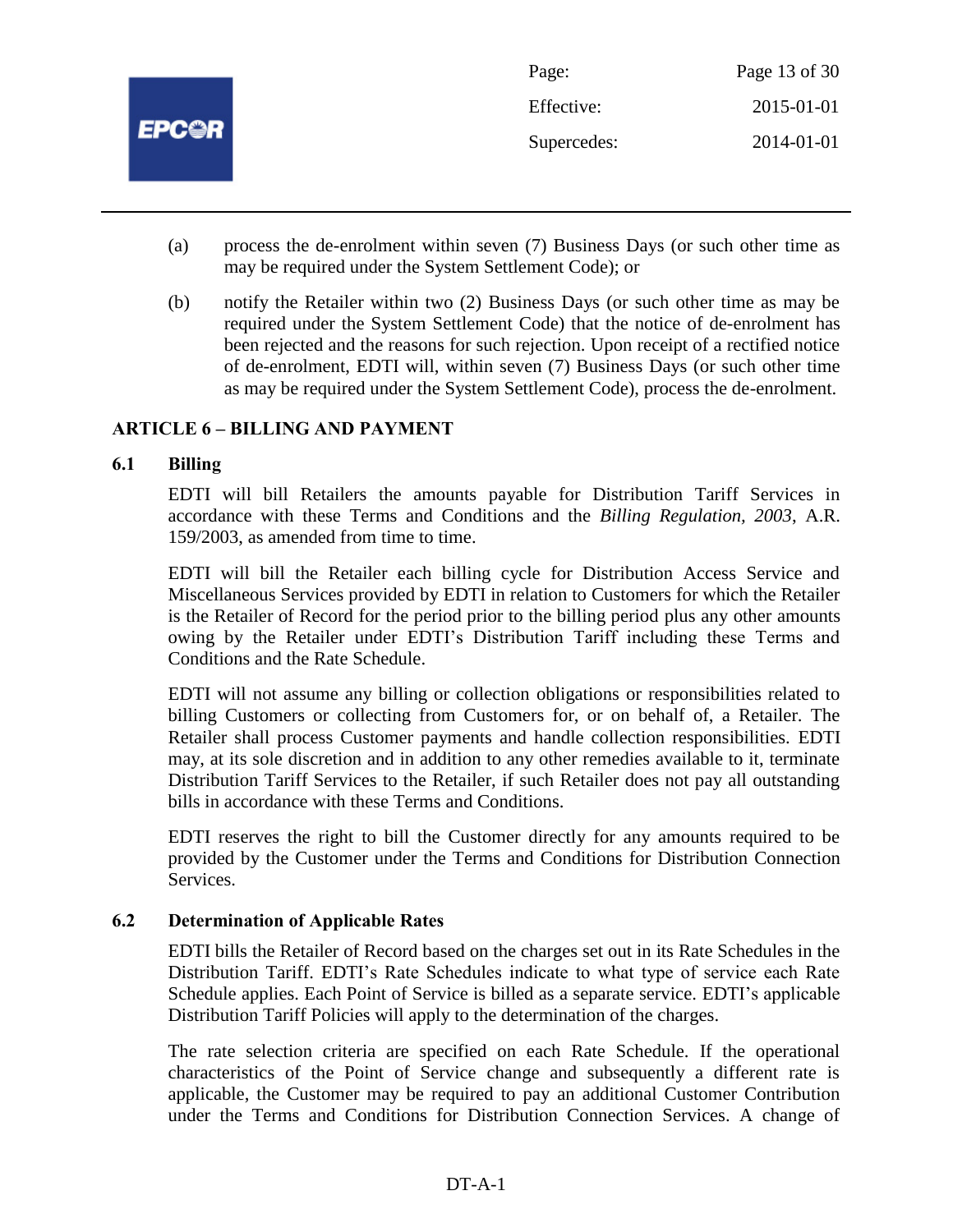

| Page:       | Page 14 of 30 |
|-------------|---------------|
| Effective:  | 2015-01-01    |
| Supercedes: | 2014-01-01    |

service under this section will not be made more than once in any twelve (12) month period.

## **6. 3 Minimum Charges**

A Minimum Charge will be calculated in accordance with the Rate Schedules.

## **6. 4 Billing Period and Information for Distribution Access Service**

The billing period for the Retailer in respect of Distribution Access Service is generally the calendar week directly proceeding the week in which the associated bill is issued to the Retailer. The amount charged to the Retailer for the billing period reflects the aggregate of charges for Distribution Access Service provided to Customers of the Retailer, with consumption periods that end within the billing period.

A bill to the Retailer for Distribution Access Service will set out the following information with respect to the billing period for which the bill is rendered:

- (a) the total amount due from the Retailer for Distribution Access Service provided by EDTI to Customers of the Retailer;
- (b) details of the amount due from the Retailer for Distribution Access Service provided by EDTI as applicable to each of the Retailer's Customers; and
- (c) any other information required to be provided by EDTI to the Retailer on a bill pursuant to the Act and Regulations.

#### **6. 5 Billing Period and Information for Miscellaneous Services**

The billing period for the Retailer in respect of Miscellaneous Services is generally the calendar month directly preceding the month in which the associated bill is issued to the Retailer. The amount charged to the Retailer for the billing period reflects the aggregate of charges for Miscellaneous Services provided to the Retailer within the billing period.

A bill to the Retailer for Miscellaneous Services will set out the following information with respect to the billing period for which the bill is rendered:

- (a) the total amount due from the Retailer for Miscellaneous Services provided by EDTI to the Retailer;
- (b) any other information required to be provided by EDTI to the Retailer on a bill pursuant to the Act and Regulations.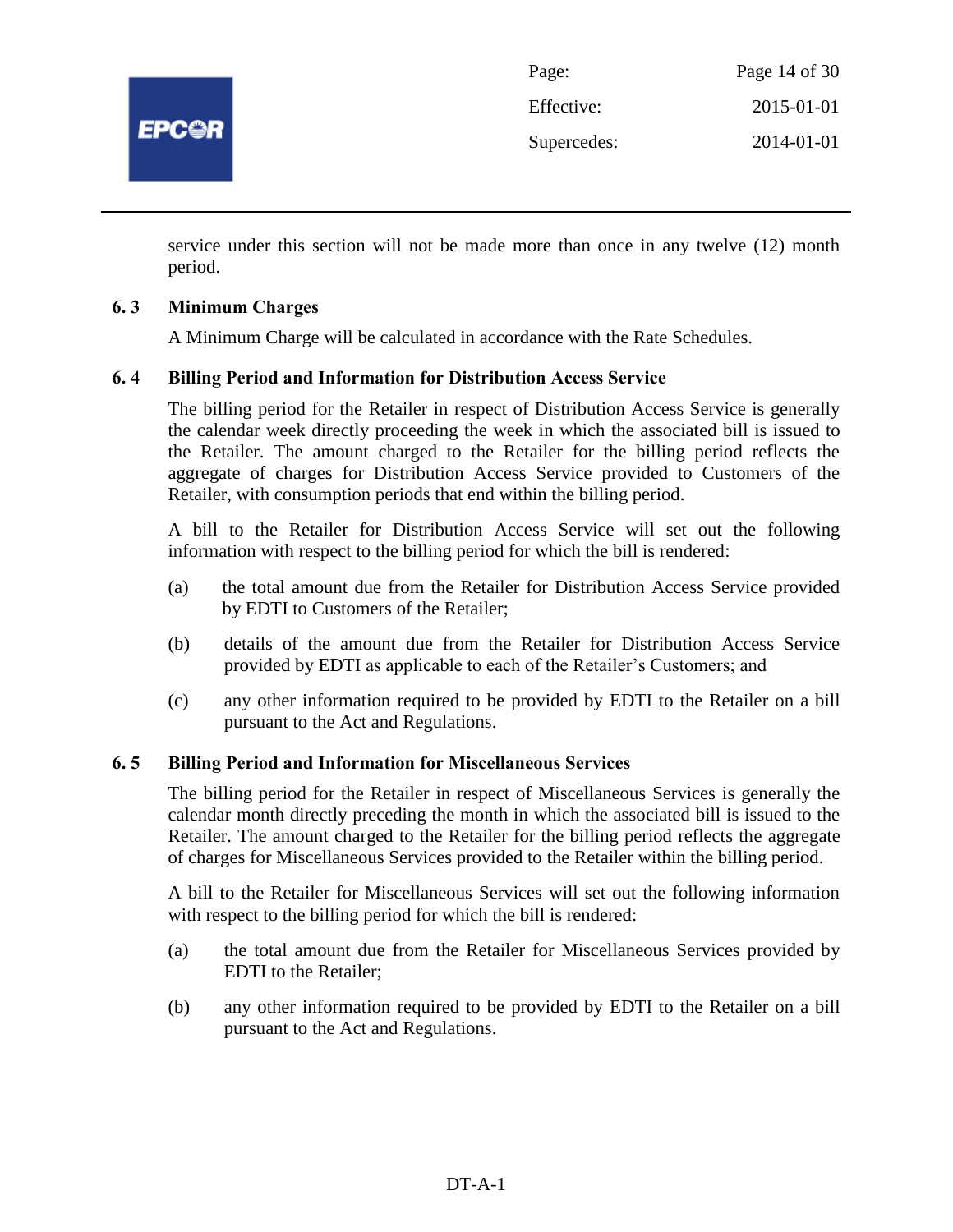|              | Page:       | Page 15 of 30 |
|--------------|-------------|---------------|
|              | Effective:  | 2015-01-01    |
| <b>EPC@R</b> | Supercedes: | 2014-01-01    |
|              |             |               |

#### **6.6 Payment and Collection**

The Retailer shall pay to EDTI, on or before the (fifth)  $5<sup>th</sup>$  Business Day following the Business Day on which the Retailer was invoiced for Distribution Access Service and on or before the (twentieth)  $20<sup>th</sup>$  Business Day following the Business Day on which the Retailer was invoiced for Miscellaneous Services, the amount invoiced by EDTI for the preceding period.

EDTI will establish an electronic billing and payment procedure for the payment of services hereunder. Notwithstanding such procedure, EDTI will accept payment by cash or cheque if agreed to by EDTI. A bill will be deemed to have been paid when a valid payment has been received by EDTI for the full amount of the bill by way of cheque or electronic fund transfer.

Should the Retailer dispute any amount owing, the Retailer shall nonetheless pay such disputed amount and subject the dispute for resolution in accordance with these Terms and Conditions. Following resolution of any such dispute, EDTI will return any amount found owing to the Retailer forthwith. Subject to the RRO Regulation, the right or ability of either EDTI or a Retailer to dispute a bill provided hereunder shall only apply to bills rendered during a period of twelve (12) months prior to the date that the disputing party first gives notice of such dispute to the non-disputing party.

The Retailer shall pay all amounts owed to EDTI for any of the Distribution Access Service provided by EDTI whether or not the Customer has paid the Retailer.

Failure to receive a bill in a timely way does not release a Retailer from the obligation to pay the amount owing on the bill.

#### **6.7 Late or Unpaid Bills**

If a Retailer defaults or is late in paying charges, EDTI shall assess a late payment fee of 1% of the amount of a weekly bill and 2% per month (26.82% per annum) of the amount on monthly bills.

#### **6.8 Adjustment of Bills in Event of Billing Error**

Where EDTI overcharges or undercharges on a bill as a result of a billing error including, but not limited to, incorrect meter reads or any calculation, rate application or clerical errors, EDTI shall render an adjusted bill for the amount of the undercharge, without interest, and shall issue a refund or credit to the Retailer for the amount of the overcharge, without interest, in accordance with the following procedures:

(a) If a Retailer is found to have been overcharged due to billing error, EDTI will calculate the amount of the overcharge (for refund to the Retailer on the Retailer's next bill following the discovery of the billing error) for those billing periods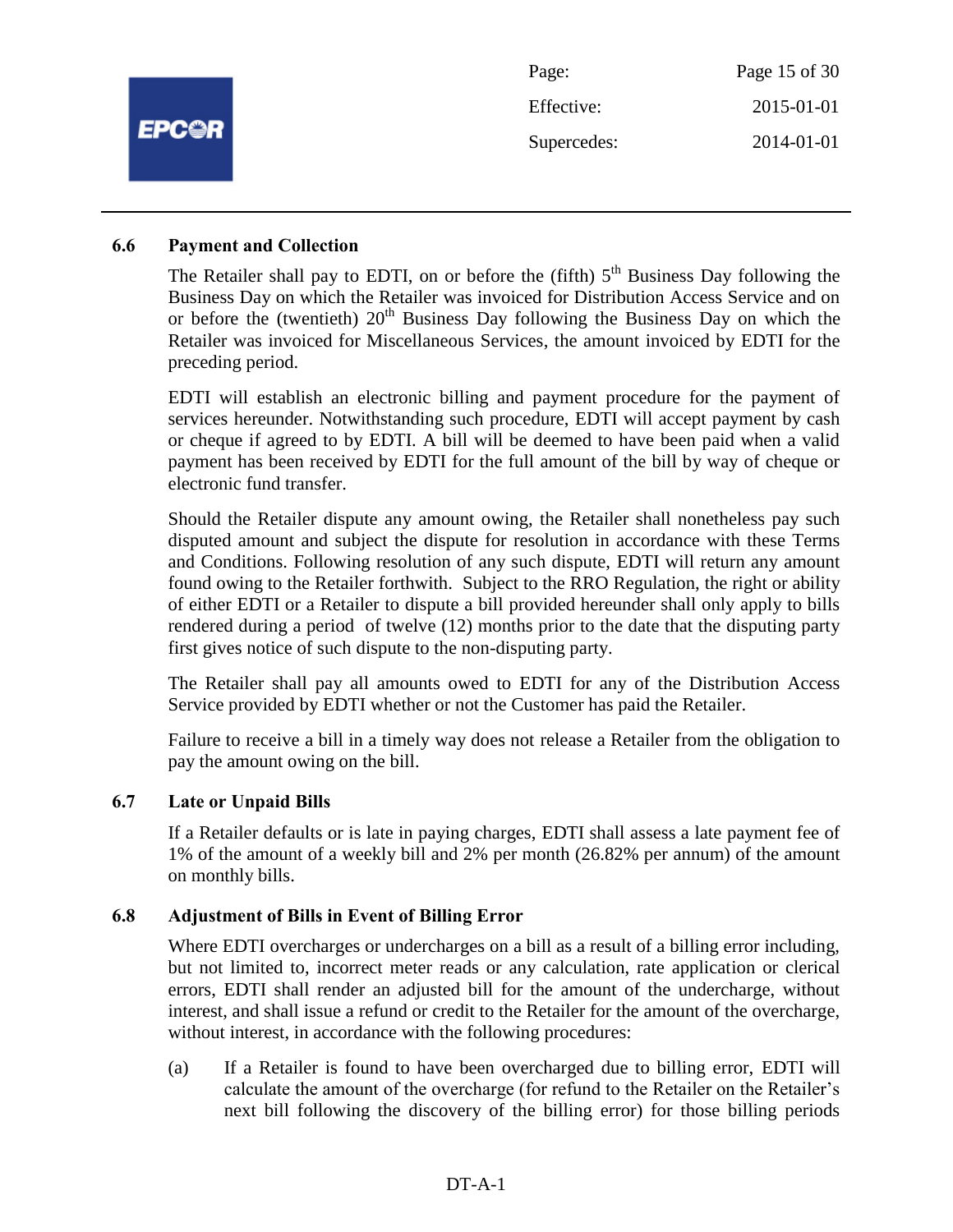

| Page:       | Page 16 of 30 |
|-------------|---------------|
| Effective:  | 2015-01-01    |
| Supercedes: | 2014-01-01    |

during which a billing error occurred up to a maximum of eight (8) years immediately preceding the month in which the billing error was discovered. However, if the period of billing error cannot be determined with reasonable accuracy, the overcharge will be calculated for the three (3) month period immediately proceeding the month in which the billing error was discovered.

(b) If a Retailer is found to have been undercharged due to billing error, subject to the RRO Regulation, EDTI will bill the Retailer for those billing periods during which a billing error occurred up to a maximum of eleven (11) months immediately preceding the month in which the billing error was discovered. However, if the period of billing error cannot be determined with reasonable accuracy, the undercharge will be calculated for the three (3) months period immediately proceeding the month in which the billing error was discovered.

Notwithstanding (a) and (b) above, where the rate that applies to a site is Direct Connect or DC under EDTI's Rate Schedules, any credit or debit resulting from an overcharge or undercharge on a bill in respect of the site as a result of a billing error will be addressed in accordance with the applicable provisions of the Independent System Operator's approved Terms and Conditions of Service and the ISO Rules & Standards.

Whenever EDTI adjusts any bills to the Retailer in the event of billing error, and issues an adjusted bill to the Retailer in respect thereof, the Retailer shall be responsible for adjusting bills and issuing refunds or credits as appropriate to the affected Customers.

EDTI may assess a charge to the Retailer for reviewing billing as set forth in the Fee Schedule, where EDTI has not been responsible for any billing error.

## **6.9 Unauthorized Use**

Where EDTI determines that there has been unauthorized use of electric service at a Site including, but not limited to, meter tampering, unauthorized connection or reconnection, theft or fraud whereby EDTI is denied full compensation for Distribution Access Service provided, EDTI may make changes in its meters, appliances or facilities or take other appropriate corrective action, including where necessary the disconnection of the Service Connection for the Site and will bill the Retailer of Record for the Site for EDTI's estimate of such unauthorized use. Nothing in this Section shall limit any other rights or remedies that EDTI may have in connection with such unauthorized use.

## **6.10 Collection of Taxes**

EDTI shall collect from the Retailer all franchise fees and sales, excise or other taxes imposed by governmental authorities that are applicable to Distribution Tariff Services, including Distribution Access Service and Miscellaneous Services, provided by EDTI to Customers of the Retailer.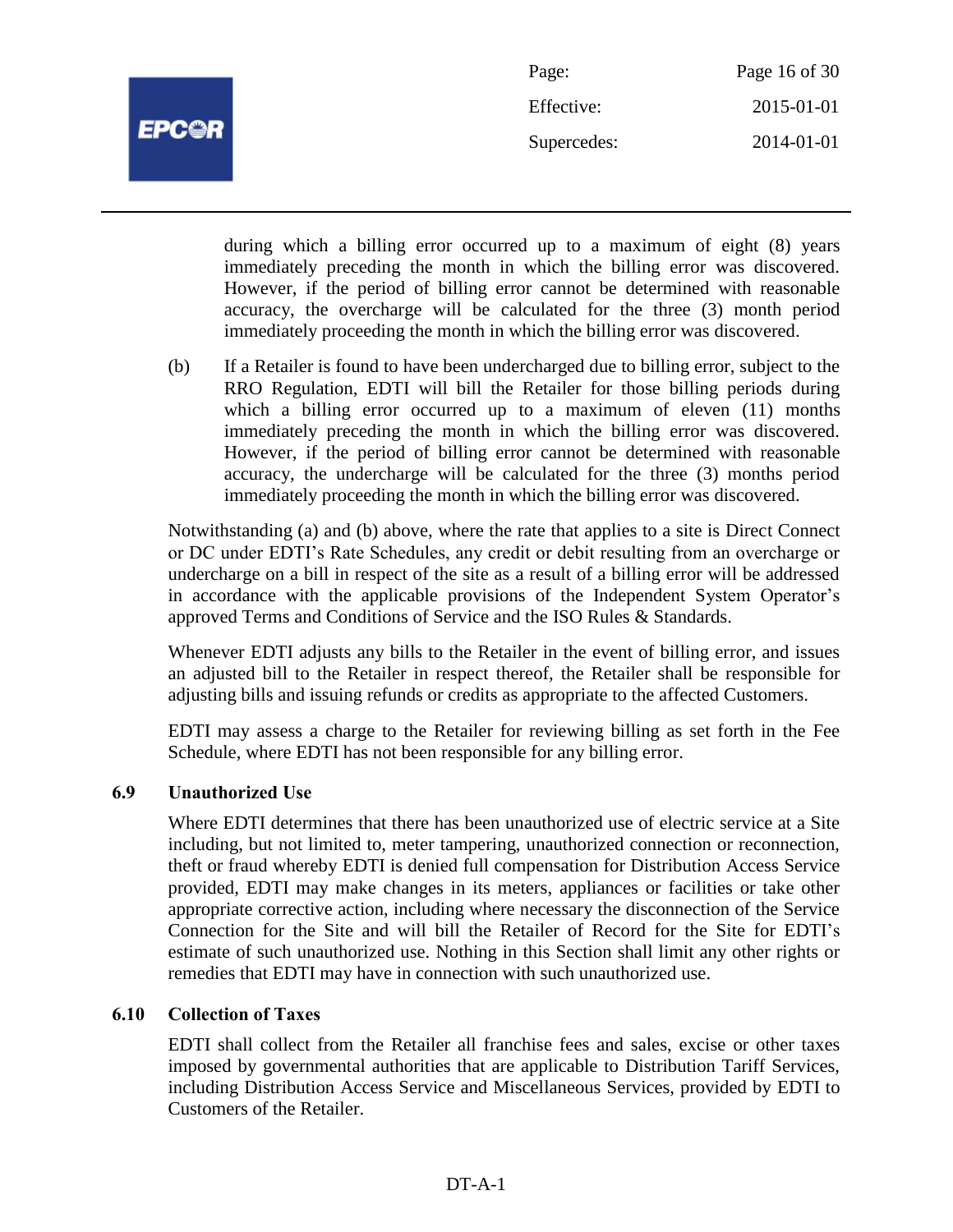

#### **ARTICLE 7 – DISCONTINUANCE OF DISTRIBUTION ACCESS SERVICE**

#### **7.1 Discontinuance at Request of Customer**

Customers arrange termination of Distribution Access Service through their Retailer of Record. If Distribution Access Service is no longer required, the Retailer of Record must notify EDTI at least five (5) Business Days before the service is to be discontinued.

## **7.2 Discontinuance by De-energization**

A Retailer may request that EDTI De-energize a Site. To discontinue Distribution Access Service through De-energization, a Retailer shall, at least five (5) Business Days (or such other time as may be required under the System Settlement Code) before the site is to be De-energized, complete and provide to EDTI a notice of De-energization pursuant to the requirements of the Retailer Handbook and the Settlement System Code. Such notice of De-energization shall clearly specify the Retailer's reasons for seeking to De-energize a site.

EDTI reserves the right, but is not obligated, to verify the identity of the Customer of the Retailer pursuant to which De-energization has been requested, and the accuracy of the Customer Information that has been provided by the Retailer.

Upon receipt of such notice EDTI will either:

- (a) process the De-energization within five (5) Business Days (or such other time as may be required under the System Settlement Code); or
- (b) notify the Retailer within two (2) Business Days (or such other time as may be required under the System Settlement Code) that the notice of De-energization has been rejected and the reasons for such rejection. Upon receipt of the rectified notice of De-energization, EDTI will, within five (5) Business Days (or such other time as may be required under the System Settlement Code), process the Deenergization.

Notwithstanding the foregoing:

- (c) EDTI may reject the notice of De-energization if EDTI, acting reasonably, determines that any information required in the application, including the Customer Information provided by the Retailer, is false, incomplete or inaccurate in any respect;
- (d) EDTI will not process a De-energization if:
	- (i) EDTI believes De-energization could cause any actual or threatened danger to life or property or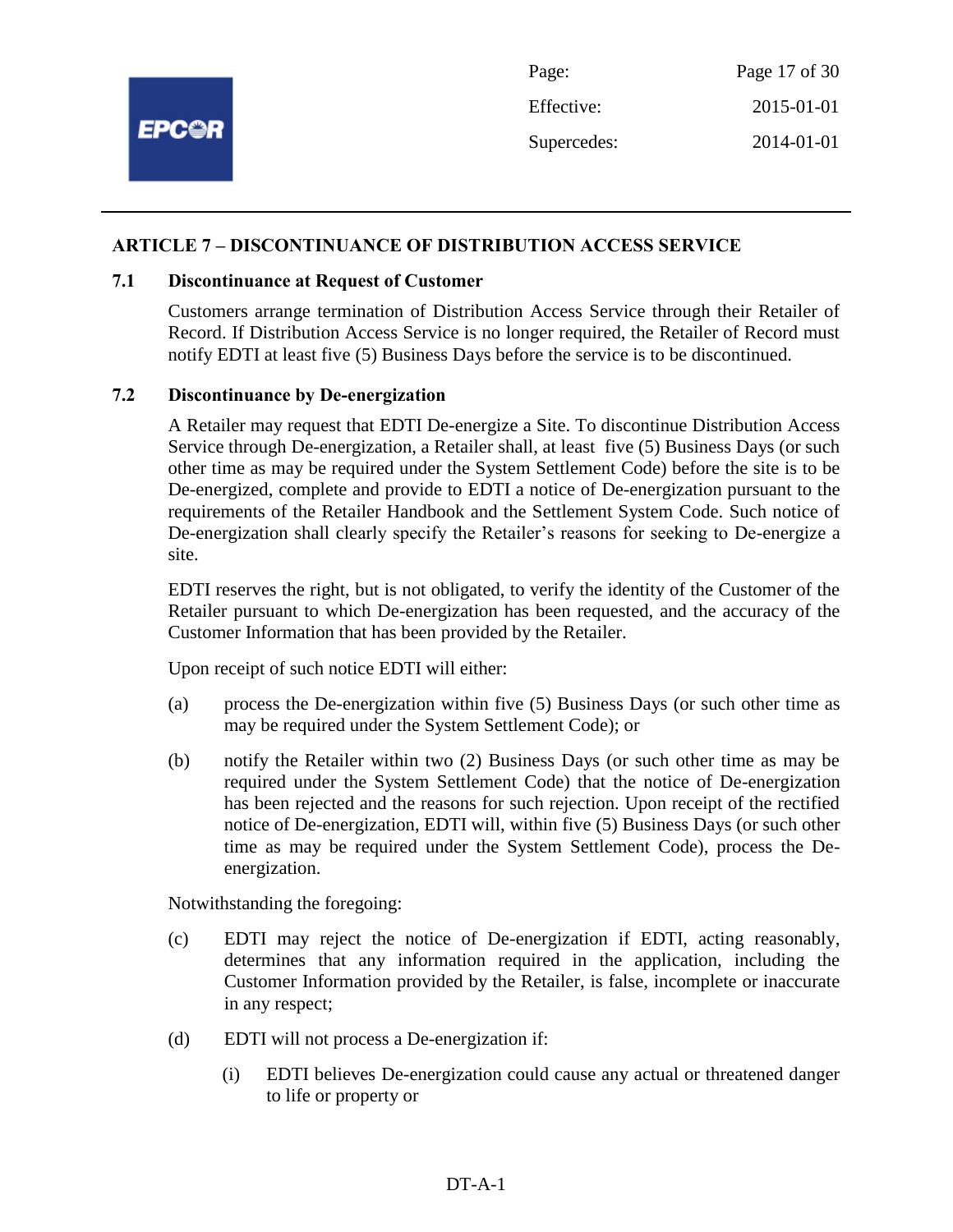

Page: Page 18 of 30 Effective: 2015-01-01 Supercedes: 2014-01-01

(ii) the Customer is a residential rate classification Customer, the request for the De-energization is for non-payment and the De-energization would occur at any time during the period from October 15 to April 15 or at any other time when the temperature is forecast to be below 0 degrees Celsius in the 24 hour period immediately following the proposed De-energization provided that EDTI may, in its discretion, install a device to limit or reduce the amount of Energy provided to the Customer.

At the request of the Retailer or the Customer, EDTI will leave all of its Facilities in place after the Point of Service has been de-energized provided that, if the Point of Service remains de-energized for a period in excess of three (3) months, EDTI may remove its Facilities.

Upon De-energization, the Retailer will remain as the Customer's Retailer of Record unless a De-Select Request is submitted by the Retailer to EDTI and the process has been completed successfully.

The Retailer is responsible to ensure that its Customer is provided notice of a Deenergization and for the consequences of the De-energization. EDTI will have no liability for any disputes between the Customer and the Retailer in relation to a De-energization.

## **7.3 Discontinuance by EDTI**

EDTI may discontinue Distribution Access Service to a Retailer if any of the following occur:

- (a) if the Retailer sells Electricity to Customers whose annual consumption is below 250,000 kWh, the Retailer's license issued pursuant to the *Fair Trading Act,*R.S.A. 2000, c. F-2, has been revoked or not renewed, or
- (b) the Retailer has failed to meet its obligations under these Terms and Conditions or its Distribution Services Agreement with EDTI, or
- (c) the Retailer has failed to meet its security requirements pursuant to Article 8

Notification of discontinuance will be made electronically to the Retailer.

## **ARTICLE 8 – SECURITY REQUIREMENTS**

## **8.1 Security**

The Retailer shall provide the security deposit required under the Distribution Tariff Regulation to ensure that the Retailer is and remains of sufficient financial standing to meet its ongoing financial obligations.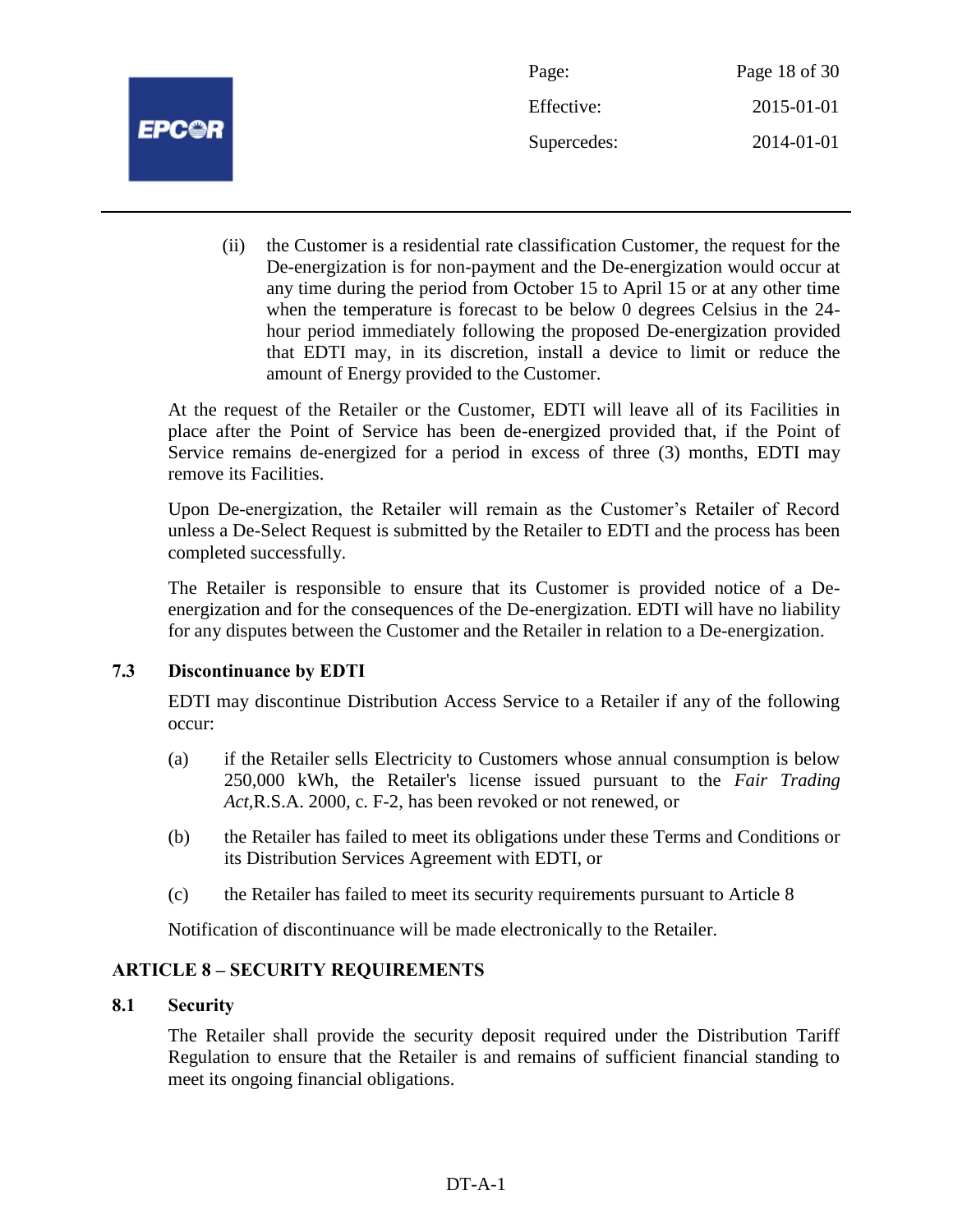|              | Page:       | Page 19 of 30 |
|--------------|-------------|---------------|
| <b>EPC@R</b> | Effective:  | 2015-01-01    |
|              | Supercedes: | 2014-01-01    |
|              |             |               |

The Retailer's application to EDTI for service under the Distribution Tariff must include the Retailer's projected value of its payments to EDTI under EDTI's Distribution Tariff over the period provided in section 8 of the Distribution Tariff, the Retailer's current Credit Rating, if it is seeking a reduction in its security deposit, and the current Credit Rating of any proposed guarantors, if the Retailer's security deposit will include a guarantee.

For the purposes of projecting the Retailer's payments under EDTI's Distribution Tariff pursuant to section 8(2)(b) of Distribution Tariff Regulation the total of:

- (a) twenty (20) days; plus
- (b) the number of days between consecutive bills issued by EDTI to the Retailer; plus
- (c) the number of days from the issuance of a bill by EDTI until payment is due from the Retailer;

shall equal thirty-four (34) days.

EDTI will confirm the Credit Rating of the Retailer, if provided, and the Credit Rating of any guarantor, if any, providing a guarantee as a security deposit. If the Retailer or guarantor has obtained more than one Credit Rating, the lowest Credit Rating will be used in the assessment.

EDTI, subject to review and assessment, shall confirm the amount of security required to be provided by the Retailer, taking into account any reduction that the Retailer may be entitled to under section 9 of the Distribution Tariff Regulation and notify the Retailer of its security requirement within twenty (20) Business Days of the Retailer's complete application for Distribution Access Service.

Subject to section 9 of the Distribution Tariff Regulation, the Retailer shall provide security in the form of a financial deposit, a bond, an irrevocable letter of credit or an irrevocable guarantee from a person, other than the Retailer, with a Credit Rating, or a combination thereof, in each case in a form acceptable to EDTI.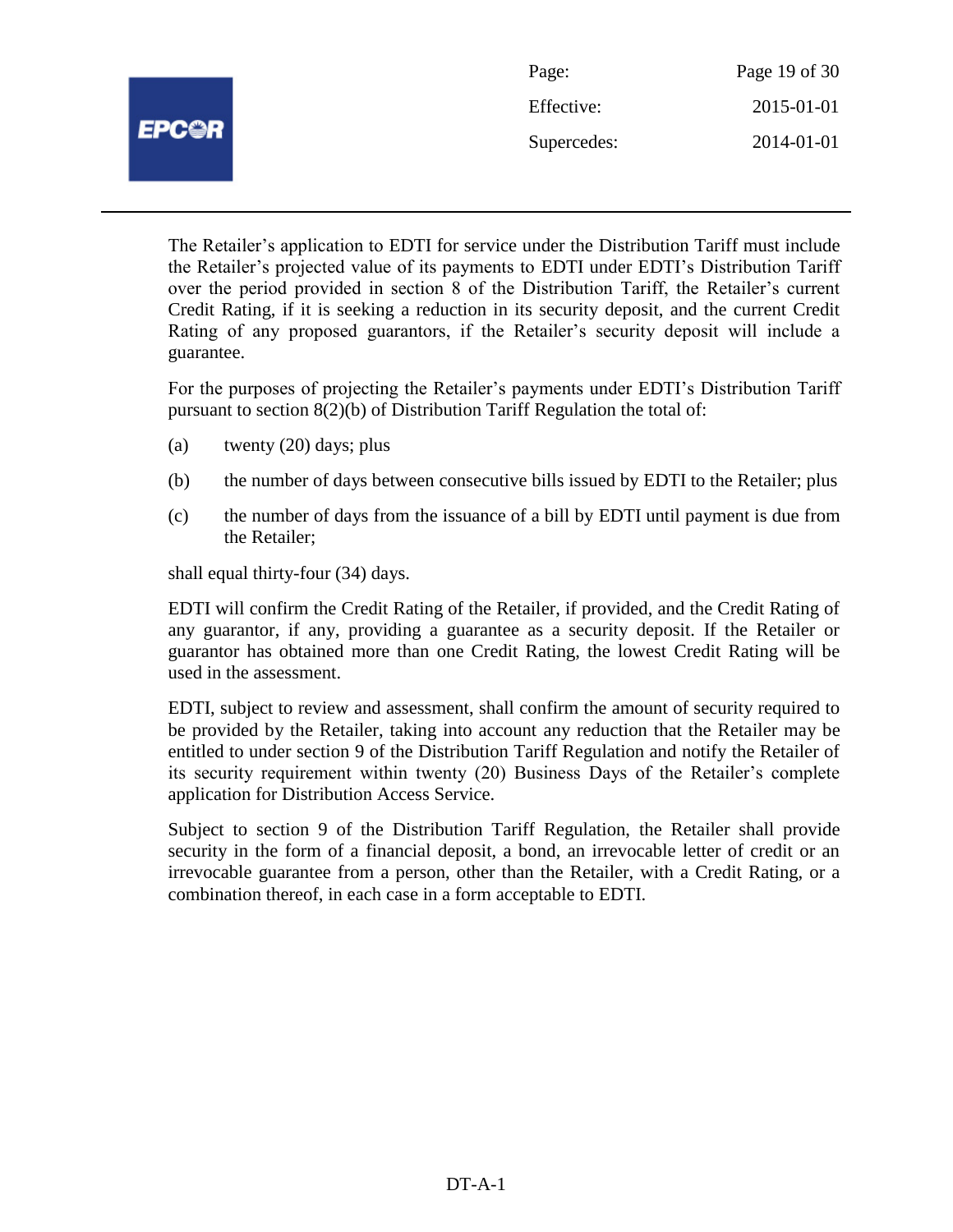|              | Page:       | Page 20 of 30 |
|--------------|-------------|---------------|
| <b>EPC@R</b> | Effective:  | 2015-01-01    |
|              | Supercedes: | 2014-01-01    |
|              |             |               |

#### **8.2 Maintenance of Security**

As required by section 8 of the Distribution Tariff Regulation, if a retailer's actual outstanding charges under EDTI's Distribution Tariff are materially greater than the projected value provided by the Retailer under Section 8.1 of these Terms and Conditions, EDTI will update the projection and, if additional security is required based on the updated projection, require the Retailer to provide additional security. The Retailer must provide the additional security within five (5) Business Days of EDTI's request to do so as required under section 8 of the Distribution Tariff Regulation.

A Retailer whose security deposit has been reduced pursuant to the Distribution Tariff Regulation by virtue of its Credit Rating shall report to EDTI any downgrading of its Credit Rating within two (2) Business Days of the downgrading and must provide any additional security required as a result of the downgrading within five (5) Business Days of the downgrading as required under section 9 of the Distribution Tariff Regulation.

If the Retailer fails to provide any additional security that it is required to provide, EDTI reserves the right to suspend the provision of additional Distribution Access Service until the Retailer provided EDTI with the required security.

A Retailer must maintain the required amount of security deposit until all obligations of the Retailer under EDTI's Distribution Tariff are satisfied.

#### **8.3 Use of Security**

If a Retailer defaults in paying any amounts owing under EDTI's Distribution Tariff, EDTI will provide the Retailer notice as required by section 12 of the Distribution Tariff Regulation and will be entitled to draw on the security deposit of the Retailer to recover the Retailer's arrears including any accrued interest if they are not paid within three (3) Business Days after the date of the notice, provided that EDTI shall be entitled to draw on the security deposit without notice if, in the opinion of EDTI, the giving of such notice would impair EDTI's ability to make a claim against the Retailer's security or to deduct the unpaid arrears from the Retailer's financial deposit. EDTI may require additional security to replace the security drawn down because of the default by the Retailer. The Retailer must provide the additional security within five (5) Business Days of EDTI's request to do so.

#### **8.4 Suspension of Service**

If the Retailer fails to provide any security that it is required to provide under this Article 8, EDTI reserves the right to suspend the provision of additional Distribution Access Service until the Retailer provides EDTI with the required security.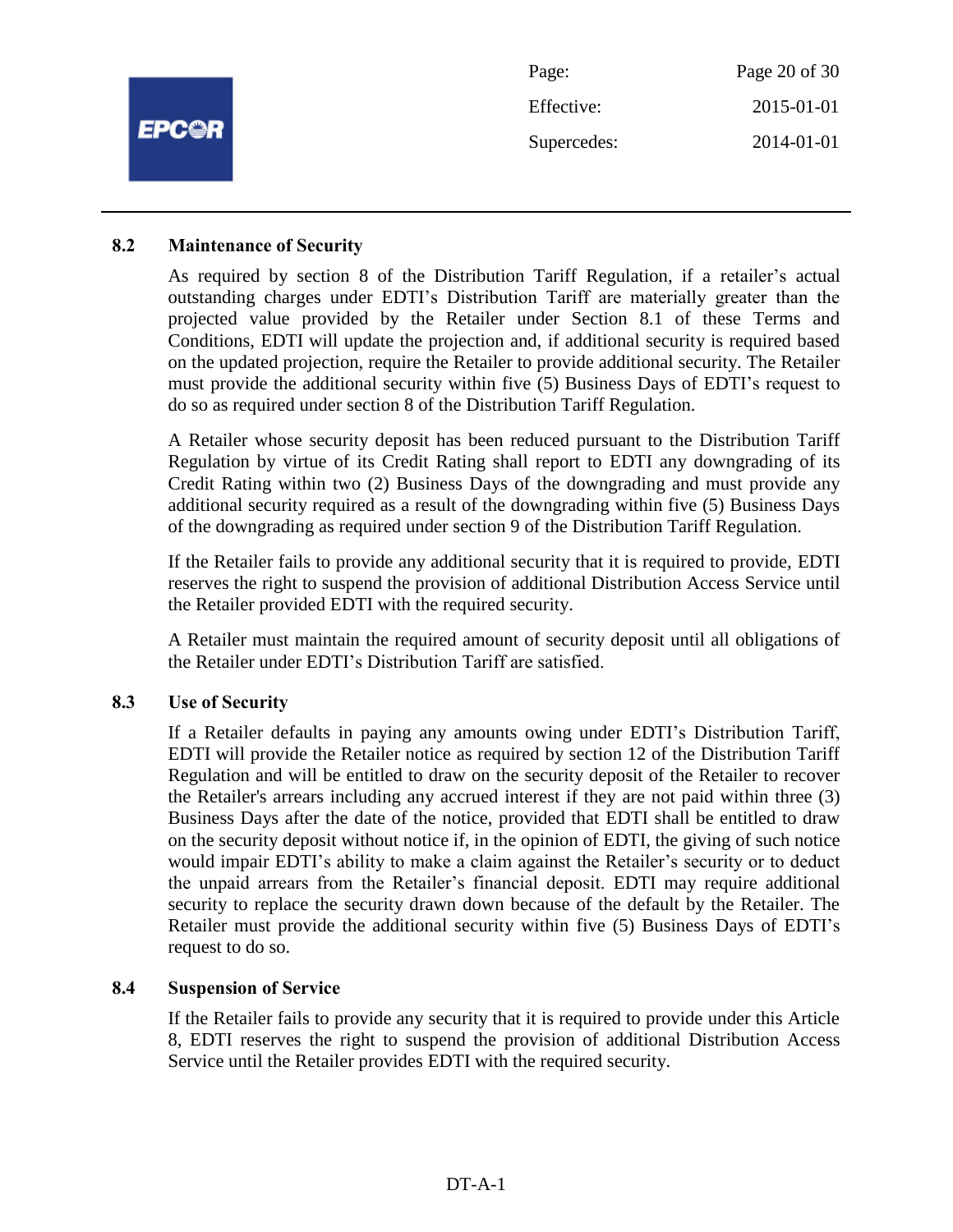

#### **8.5 Costs of Security**

All costs associated with the provisions of the security required to be provided by a Retailer for its obligations under EDTI's Distribution Tariff are the responsibility of the Retailer.

#### **ARTICLE 9 – METERING**

#### **9.1 Meter Reading**

EDTI shall make an actual meter reading for each Point of Service for which it provides Distribution Access Service for Customers of the Retailer in accordance with EDTI's meter reading schedule. At the request of a Retailer of Record, EDTI shall make an actual meter reading, off-cycle, as may be requested by the Retailer and EDTI will charge the Retailer for additional meter reading expense as set forth in the Fee Schedule.

#### **9.2 Record**

An accurate record of meter readings will be kept by EDTI which will be the basis for billing by EDTI to the Retailer in accordance with the Distribution Tariff.

#### **9.3 Estimated Consumption and Demand**

The amount of energy used by a Customer will be estimated by EDTI based on the best available sources of information and evidence in the following circumstances:

- (a) where the Customer's Point of Service is not metered;
- (b) where a meter is inaccessible due to conditions on the Customer's premises;
- (c) where the meter is not scheduled to be read;
- (d) where it is determined that the amount of energy used was different from that recorded or billed due to incorrect billing procedures;
- (e) where a meter reading schedule or a meter change creates a transition period in EDTI's billing cycle; or
- (f) if the seal of a meter is broken or if the meter does not register correctly, regardless of the cause.

For small general service Customers whose load requirements are small, consistent, and can be accurately predicted, the billing demand may be determined, at the sole discretion of EDTI, from the nameplate rating of the Customer's equipment rather than being metered.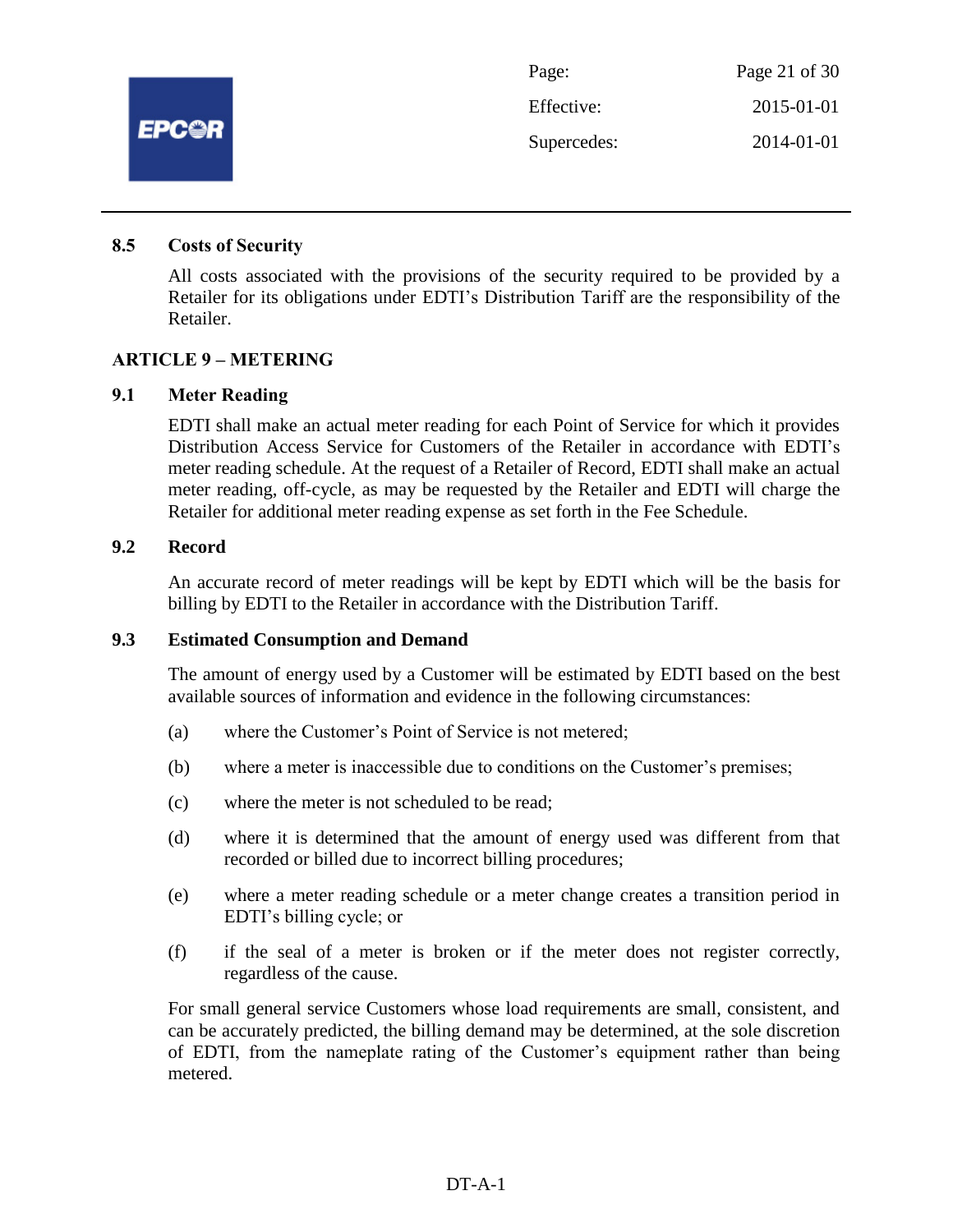

The demand of certain equipment which is used for short periods of time, such as arc welders, does not fully register on the thermal demand meters. Points of Service which include this type of equipment may be billed on an estimated demand.

If requested by the Retailer, EDTI will provide the Retailer with a description of the methodology used to estimate the use of energy by the Customers of the Retailer.

## **9.4 Other Metering Services**

At the request by the Retailer, or with the Retailer's consent, EDTI may provide other metering services, above standard metering service, in its discretion, acting reasonably, and may charge separate fees for such service.

## **9.5 Meter Testing**

At the request of a Retailer, EDTI shall arrange for on-site meter verification and if necessary, shall arrange for a meter to be tested by an official designated for that purpose by Measurement Canada or accredited agency as may, from time to time, be designated for this purpose. EDTI charges a fee as set forth in the Fee Schedule. If the meter is inaccurate, EDTI will refund the fee and make appropriate adjustments to the applicable Retailer's bills. If the meter is found to be accurate, EDTI will keep the fee to cover the cost of testing the meter.

### **9.6 Adjustments for Faulty Metering**

EDTI may make consumption and demand adjustments for faulty metering:

- (a) if the seal of a meter is broken or if the meter does not register correctly regardless of the cause;
- (b) when a Point of Service has been unmetered or incorrectly metered, regardless of the cause, or when a meter is found to be inaccurate in accordance with the *Electricity and Gas Inspection Act*, R.S. 1985, c. E-4 as amended from time to time; in these cases EDTI will make adjustments for a period not exceeding three (3) months, unless it can be shown that the error was due to some specific reported cause, the date of which can be fixed, in which case the actual date shall be used; or
- (c) where a Point of Service is unmetered and any seal attached to motors or other equipment is broken or any unauthorized change in the Facilities has been made.

Notwithstanding the section "Adjustment of Bills in Event of Billing Error", in any of the above noted cases EDTI may make adjustments for the lesser of the period of the error or one (1) year.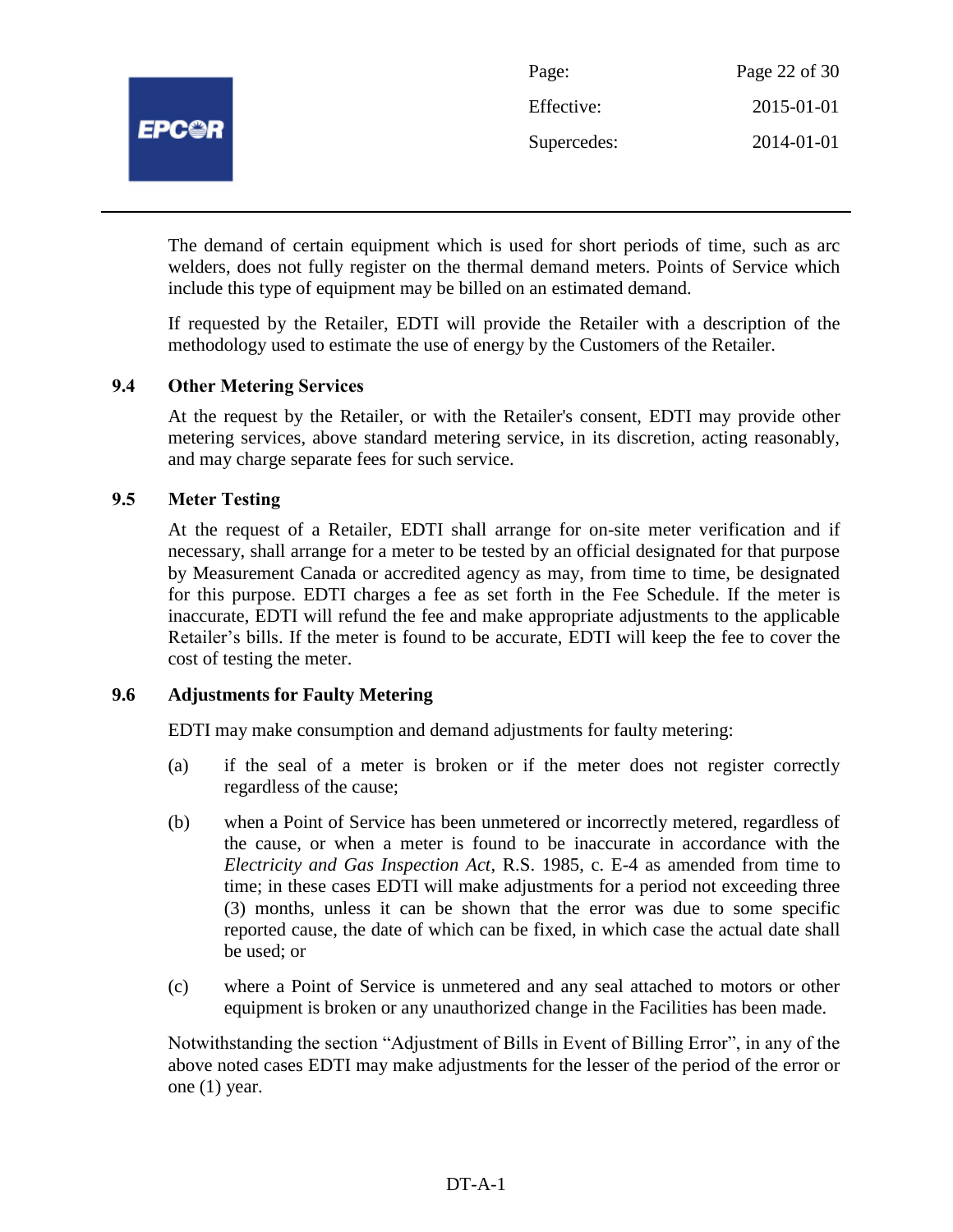

Page: Page 23 of 30 Effective: 2015-01-01 Supercedes: 2014-01-01

#### **ARTICLE 10 – LOAD SETTLEMENT**

#### **10.1 Request for Information**

A Retailer may request profiling and settlement information above the basic service provisions for Load Settlement specified in the Settlement System Code providing:

- (a) the Retailer provides a written request to EDTI outlining the purpose for the additional settlement information; and
- (b) the additional settlement information applies only to the Customers of the Retailer.

Upon satisfaction of the above requirements, EDTI will advise the Retailer in a written proposal of the type of work, time of delivery and charges necessary to provide the additional settlement information to the Retailer.

#### **10.2 Liability**

The process of Retailer Load estimation involves statistical samples and estimating error. EDTI shall not be responsible for any sampling or estimating errors and shall not be liable to any Retailer for any costs that are associated with such errors.

## **ARTICLE 11 – LIABILITY AND INDEMNITY**

#### **11.1 EDTI Liability**

Notwithstanding any other provision of these Terms and Conditions or any provision of any agreement between EDTI and a Retailer relating to the provision of Distribution Tariff Services (an "EDTI Agreement") EDTI, its directors, officers, agents, employees and representatives ("EDTI Parties") shall not be liable to the Customer, its directors, officers, agents, employees and representatives (collectively, the "Retailer Parties" and, individually, a "Retailer Party") for any loss, injury, damage, expense, charge, cost or liability of any kind suffered or incurred by the Retailer Parties, or any of them, whether of a direct, indirect, special or consequential nature, howsoever or whensoever caused, and whether in any way caused by or resulting from the acts or omissions of the EDTI Parties, or any of them, except for direct property damages incurred by the Retailer as a direct result of a breach of these Terms and Conditions or applicable EDTI Agreement or other act or omission by an EDTI Party, which breach or other act or omission is caused by the negligence or willful act or omission of harm of such EDTI Party. Any liability under this Section will be limited to an amount in proportion to the degree to which the EDTI Party acting negligently or willfully is determined to be at fault. For the purpose of the foregoing and without otherwise restricting the generality thereof, "direct property damage" shall not include loss of revenue, loss of profits, loss of earnings, loss of production, loss of contract, cost of purchased or replacement capacity and energy, cost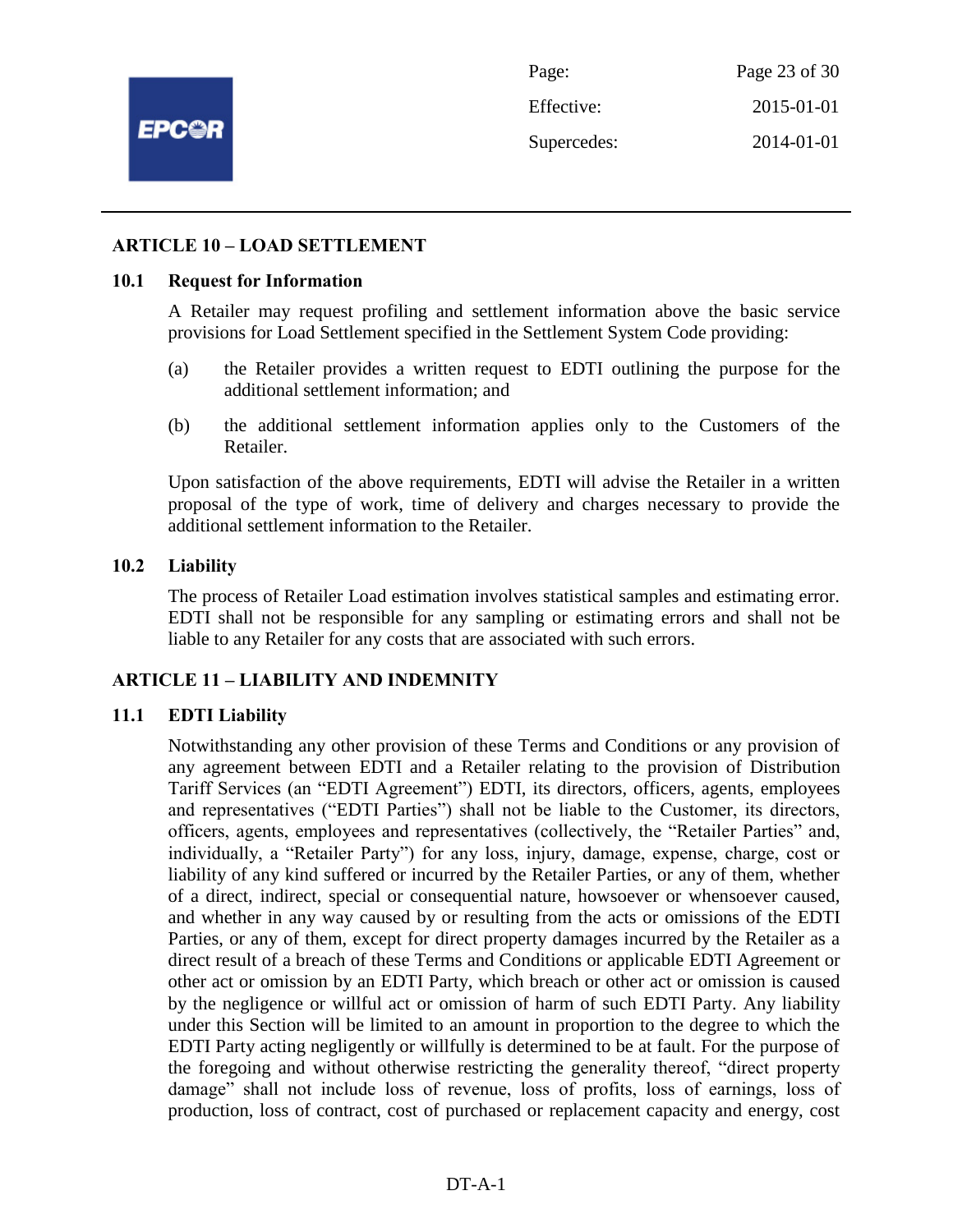

| Page:       | Page 24 of 30 |
|-------------|---------------|
| Effective:  | 2015-01-01    |
| Supercedes: | 2014-01-01    |

of capital, and loss of use of any facilities or property, or any other similar damage or loss whatsoever.

## **11.2 Release**

Subject to Section 11.1 above, none of the EDTI Parties (as defined above) will be liable to any of the Retailer Parties (as defined above) for any damages, costs, expenses, injuries, losses, or liabilities suffered or incurred by the Retailer Parties or any of them, howsoever and whensoever caused, and each Retailer Party hereby forever releases each of the EDTI Parties from any liability or obligation in respect thereof.

## **11.3 Retailer Liability**

## **11.3.1 General**

In addition to any other liability provisions set out in these Terms and Conditions or any provision in an EDTI Agreement (as defined above), a Retailer Party (as defined above) shall be liable for any damages, costs, expenses, injuries, losses, or liabilities suffered or incurred by EDTI Parties (as defined above), whether of a direct or indirect nature, caused by or arising from any acts or omissions of a Retailer Party that result in a breach ("Breach") of these Terms and Conditions or the applicable EDTI Agreement, or any negligent or willful acts or omissions of harm of a Retailer Party outside of a Breach. Any liability under this section will be limited to an amount in proportion to the degree to which the Retailer Party is at fault.

## **11.3.2 Indemnification by Retailer of EDTI for Third Party Claims**

- (a) A Retailer (the "Indemnitor") shall indemnify and hold harmless EDTI Parties (as defined above) ("Indemnitee(s)") from and against any direct damages, injuries, losses and other liabilities claimed against the Indemnitee or any of them, and all related costs and expenses (including reasonable legal fees) suffered or incurred by any of them in relation to any claims, causes of action, actions, suits or proceedings by a third party ("Claim") which arise from damage to property or injury to or death of persons resulting from the Indemnitor's failure to perform its obligations under these Terms and Conditions or the applicable EDTI Agreement (as defined above), which failure is caused by the negligence or willful act or omission of harm of the Indemnitor acting within the scope of its authority or employment. The indemnity under this section will be limited to an amount in proportion to the degree to which the Indemnitor is at fault.
- (b) In the event that an Indemnitee is entitled to and desires to assert its right to indemnification from an Indemnitor under this Section, such Indemnitee will give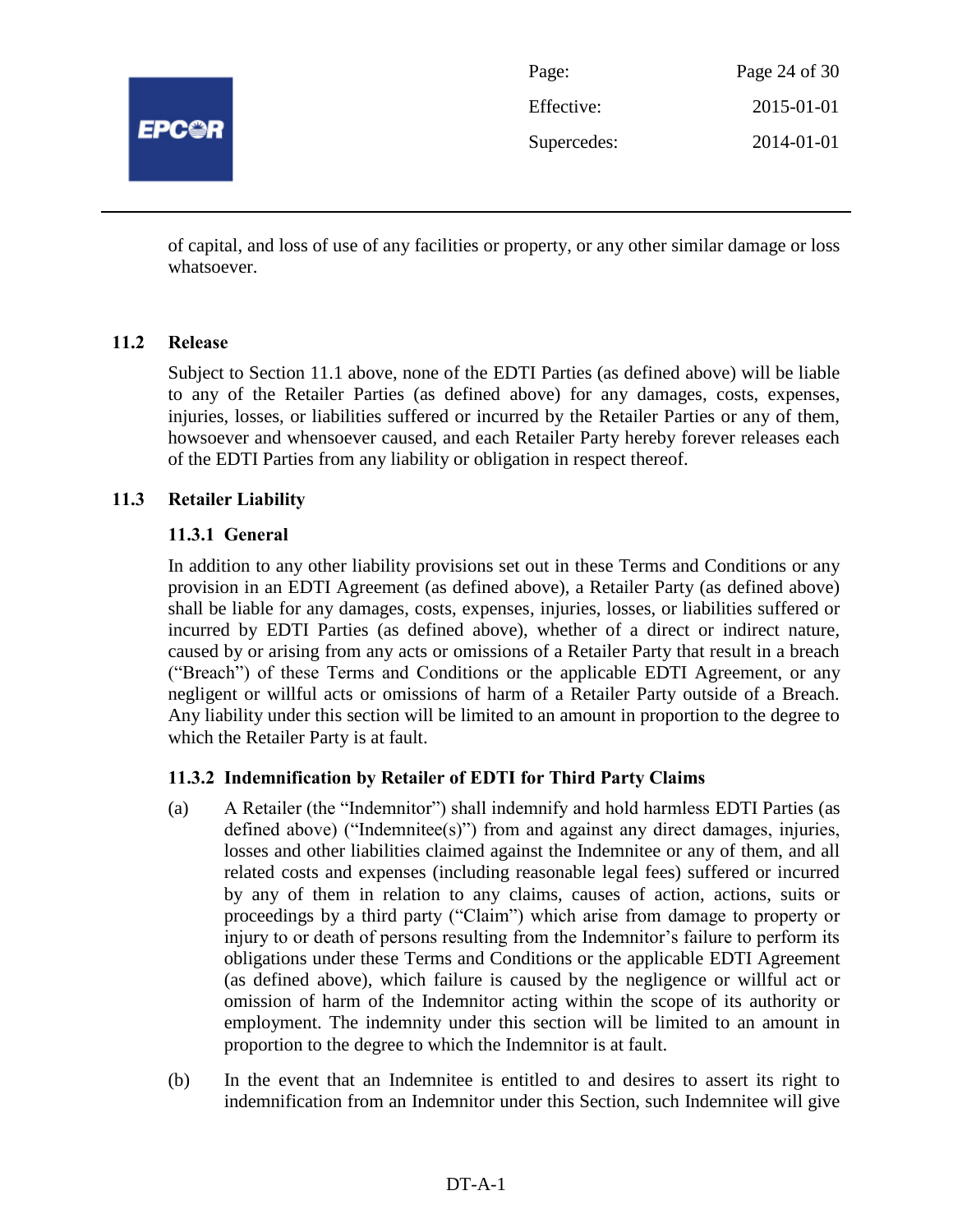

| Page:       | Page 25 of 30 |
|-------------|---------------|
| Effective:  | 2015-01-01    |
| Supercedes: | 2014-01-01    |

the Indemnitor prompt notice of the Claim, which shall describe the Claim in reasonable detail and shall indicate the estimated amount, if practicable, of the indemnifiable loss that has been or may be sustained by the Indemnitee. The failure to promptly notify the Indemnitor hereunder shall not relieve the Indemnitor of its obligations hereunder, except to the extent that the Indemnitor is actually and materially prejudiced by the failure to so notify promptly.

- (c) Subject to Section 11.3.2(b) hereof, if the Indemnitor delivers to the Indemnitee a written acknowledgement of its unconditional and irrevocable obligation to indemnify the Indemnitee under Section 11.3.2(a) in respect of:
	- (i) all of the damages, injuries, losses, liabilities, costs and expenses that may be claimed against, or suffered or incurred by, the Indemnitee in respect of the Claim within ten (10) days following the Indemnitor's receipt of the Indemnitee's notice of such Claim and if the existence of such obligation to indemnify is made known by the Indemnitor to the third-party claimant (and, if applicable, to the court or other tribunal determining the Claim), the Indemnitee shall make available to the Indemnitor all information in its possession or to which it has access, other than information that has been designated as confidential by the provider of such information, which is or may be relevant to the particular Claim and the Indemnitor shall be entitled, at its option, to take carriage of the defense of the Claim by its own counsel and, if it elects to do so, the Indemnitee shall cooperate with the Indemnitor to the fullest reasonable extent in the defense, settlement or compromise of the Claim; or
	- (ii) some, but less than all, of the damages, injuries, losses, liabilities, costs and expenses that may be claimed against, or suffered or incurred by, the Indemnitee in respect of the Claim within ten (10) days following the Indemnitor's receipt of the Indemnitee's notice of such Claim and if the Indemnitee is of the opinion that the Indemnitor's interests are not in conflict with its own, the Indemnitee shall make available to the Indemnitor all information in its possession or to which it has access, other than information that has been designated as confidential by the provider of such information, which is or may be relevant to that portion of the Claim in respect of which the Indemnitor has an obligation to indemnify the Indemnitee and consult with the Indemnitor in respect thereof.

The Indemnitee shall not make any admission of the liability regarding, or settle or compromise, that portion of the Claim in respect of which the Indemnitor has acknowledged its obligation to indemnify the Indemnitee without the written consent of the Indemnitor, which consent shall not be unreasonably withheld.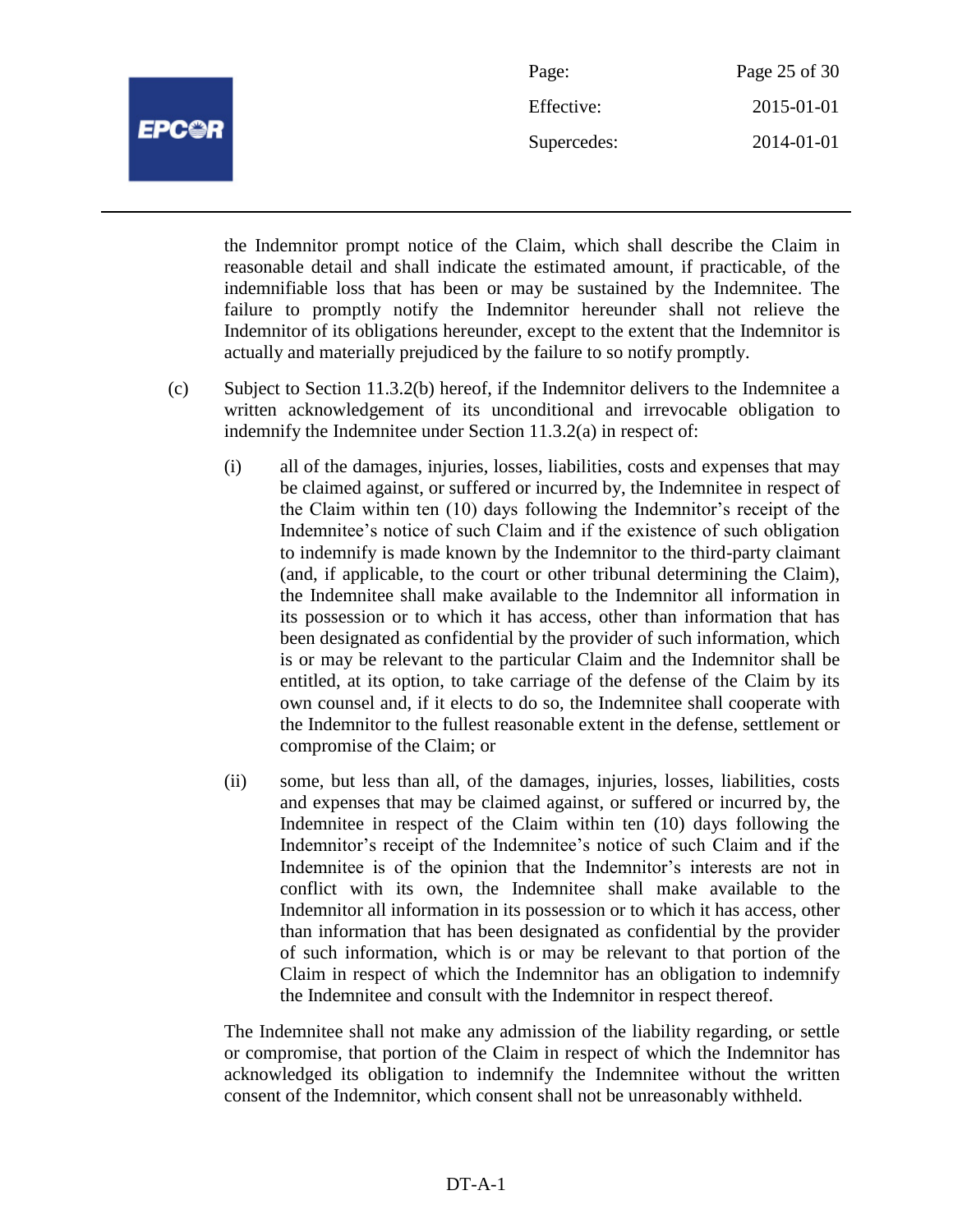

| Page:       | Page 26 of 30 |
|-------------|---------------|
| Effective:  | 2015-01-01    |
| Supercedes: | 2014-01-01    |

The provisions of this Section 11.3.2(c) shall not apply in respect of any Claim to which the Indemnitor is, or may reasonably be expected to be, a party and where the Indemnitee is asserting legal defenses in relation to the Claim that conflict with legal defenses being asserted by the Indemnitor.

## **ARTICLE 12 – FORCE MAJEURE**

#### **12.1 Force Majeure Relief**

If an event or circumstance of Force Majeure occurs that affects EDTI's ability to provide any Distribution Access Service, EDTI's obligations and responsibilities hereunder and under any agreement relating to the provision of Distribution Access Service, so far as they are affected by the Force Majeure or the consequences thereof, shall be suspended until such Force Majeure or the consequences thereof are remedied and for such period thereafter as may reasonably be required to restore the Distribution Access Service. A Retailer will be required to continue to pay the Minimum Charge, if applicable, during the period in which EDTI claims relief by reason of Force Majeure.

### **12.2 Notice**

EDTI shall promptly give the relevant party notice of the Force Majeure including full particulars hereof and shall promptly give the relevant party notice when the Force Majeure ceases to prevent performance of EDTI's obligations.

#### **12.3 Obligation to Remedy**

EDTI shall promptly remedy the cause and effect of the Force Majeure insofar as it is reasonably able to do so.

#### **12.4 Strikes and Lockouts**

Notwithstanding any other provision of these Terms and Conditions, the settlement of any strike, lockout or other industrial disturbance shall be wholly in the discretion of EDTI and EDTI may settle such strike, lockout or industrial disturbance at such time and on such terms and conditions as it may deem appropriate. No failure or delay in settling such strike, lockout or industrial disturbance shall constitute a cause or event within the control of EDTI or deprive EDTI of the benefits of this Article 12.

#### **ARTICLE 13 – DISPUTE RESOLUTION**

#### **13.1 Resolution by EDTI and Retailer**

If any dispute between EDTI and a Retailer arises at any time in connection with these Terms and Conditions, EDTI and the Retailer acting reasonably and in good faith, shall use all reasonable efforts to resolve the dispute as soon as possible in an amicable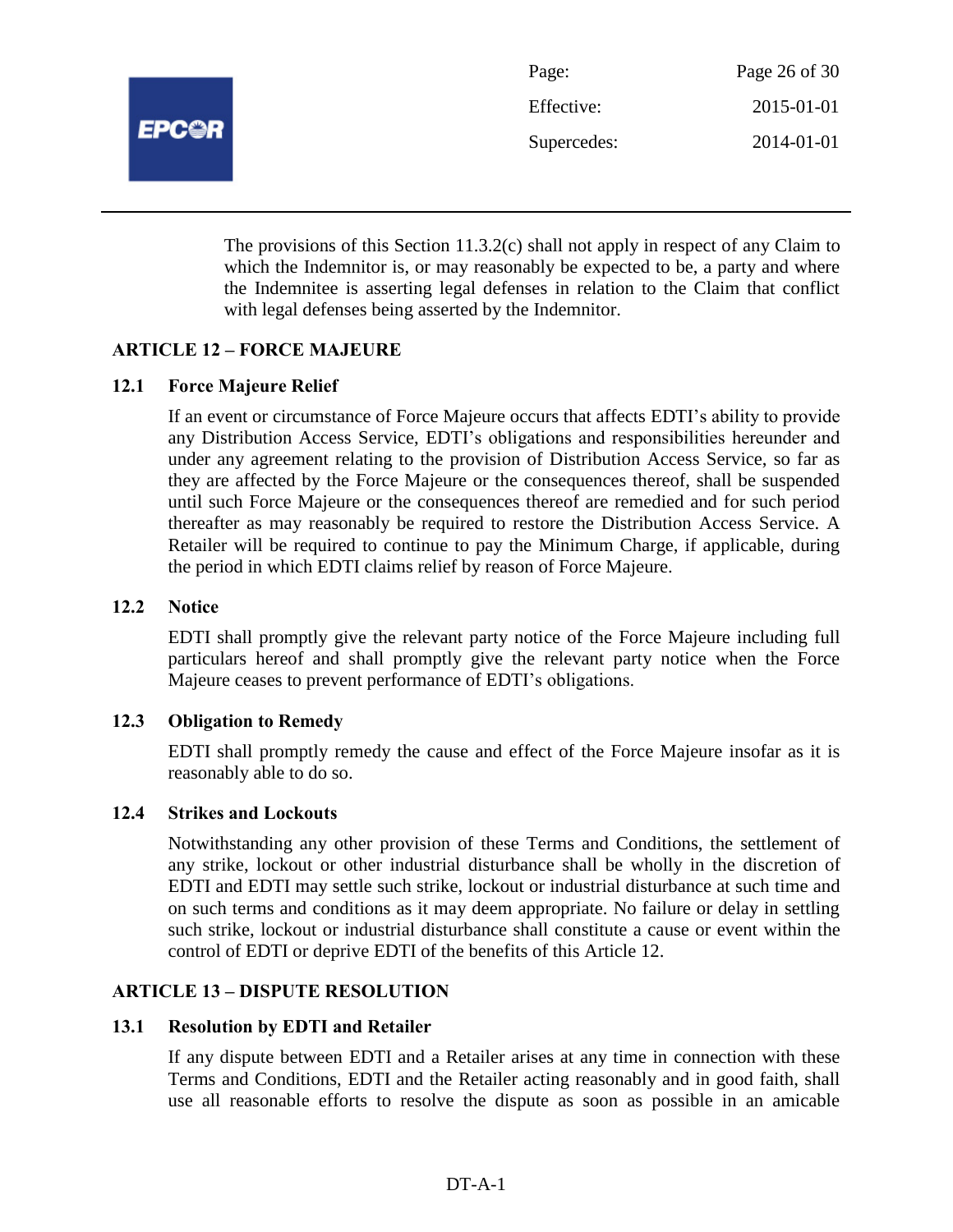

manner. If the dispute cannot be otherwise resolved pursuant to this Article 13, the chief executive officers of EDTI and the Retailer shall meet to attempt to resolve the dispute.

## **13.2 Resolution by Arbitration**

If any dispute has not been resolved pursuant to Section 13.1 hereof within thirty (30) days after notice from EDTI or the Retailer to the other of its desire to have the dispute resolved, then the dispute shall be resolved pursuant to Sections 13.3 to 13.11 hereof. EDTI and the Retailer shall abide by the terms of any award rendered by the arbitrator(s) appointed hereunder without delay.

## **13.3 Arbitrators**

All disputes or differences between EDTI and a Retailer in connection with these Terms and Conditions shall be referred (unless EDTI and the Retailer concur in the appointment of a single arbitrator) to a board of arbitrators consisting of one (1) arbitrator to be appointed by each of EDTI and the Retailer who shall, by instrument in writing, appoint a third arbitrator immediately after they are themselves appointed. Notwithstanding the foregoing, any disputed matters between EDTI and a Retailer relating to an order or direction made or approved by the Commission or falling within the exclusive jurisdiction of the Commission, shall be referred to the Commission for resolution.

## **13.4 Failure to Concur**

EDTI and a Retailer shall be deemed to have failed to concur in the appointment of a single arbitrator if such an arbitrator shall not have been appointed within fifteen (15) days after the serving by either EDTI or the Retailer on the other of notice requesting it to concur in the appointment of such an arbitrator.

## **13.5 Refusal to Appoint an Arbitrator**

If either EDTI or the Retailer shall neglect or refuse to appoint an arbitrator within fifteen (15) days after the other party (provided such other party has appointed its arbitrator) has served EDTI or the Retailer, as the case may be, with notice to make the appointment, the party who has appointed its arbitrator shall be entitled to apply, upon notice to the other party, to a Justice of the Court of Queen's Bench of Alberta to appoint an arbitrator for the party in default.

## **13.6 Failure to Appoint a Third Arbitrator**

If the arbitrators appointed by EDTI and the Retailer have not, within fifteen (15) days after their appointment or the appointment of the arbitrator last appointed, as the case may be, appointed a third arbitrator, either EDTI or the Retailer shall be entitled to apply upon notice to the other party to a Justice of the Court of Queen's Bench of Alberta to appoint such an arbitrator.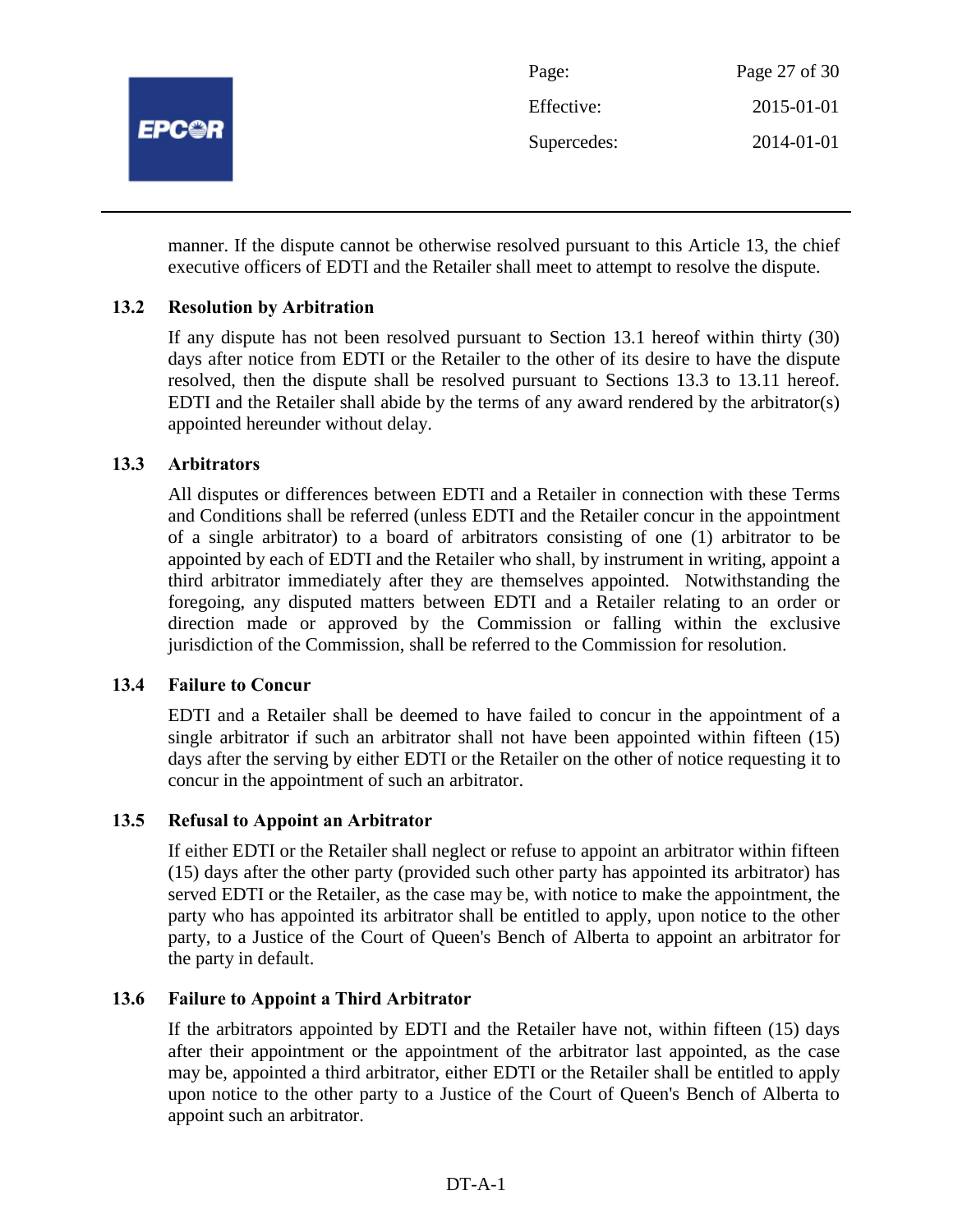

#### **13.7 Technical Competence**

Any arbitrator appointed under the provisions of this clause whether by concurrence of EDTI and the Retailer, by either party, by the arbitrators, or by a Justice of the Court of Queen's Bench of Alberta shall, in the opinion of the persons making such appointment, be possessed of such technical or other qualifications as may be reasonably necessary to enable him to properly adjudicate upon the dispute or difference.

#### **13.8 Compensation of Arbitrators**

Each party shall be responsible for the costs of the arbitrator appointed by it hereunder. The costs of the third arbitrator shall be divided evenly between the parties.

#### **13.9 Application of the Arbitration Act (Alberta)**

Except as herein modified, the provisions of the *Arbitration Act*, R.S.A., 2000, c. A-43, as amended from time to time, shall apply to any arbitration proceeding.

#### **13.10 Decisions Binding**

A decision of the single arbitrator or the majority of the three arbitrators named or appointed shall be final and binding upon each of the parties to the dispute or difference.

#### **13.11 Continuity of Service**

All performance required under these Terms and Conditions by EDTI and the Retailer and payment therefore shall continue during the dispute resolution proceedings contemplated by this Article 13, provided that in the case of any such proceedings pertaining to amounts payable under these Terms and Conditions, any payments or reimbursements required as a result of the proceedings shall be effective as of a date to be determined in such proceedings and interest shall be paid thereon by the party required to make the payment or reimbursement on the amount thereof at the rate quoted by the Royal Bank of Canada as its "prime rate" from the date so determined until paid.

#### **ARTICLE 14 – ADDITIONAL PROVISIONS RELATING TO SERVICES**

#### **14.1 Independent System Operation or Transmission Facility Owner Requirements**

The Retailers acknowledge and agree that EDTI is bound by all operating instructions, policies and procedures of the ISO and transmission facility owners which are needed to maintain the integrity of the Interconnected Electric System. The Retailers acknowledge and agree that they will cooperate with EDTI so that EDTI will be in compliance with all such operating instructions, policies and procedures which include, but are not limited to, those operating instructions, policies and procedures pertaining to minimum and maximum generation emergencies, and supply voltage reduction or full interruption of Customer load by either manual or automatic means.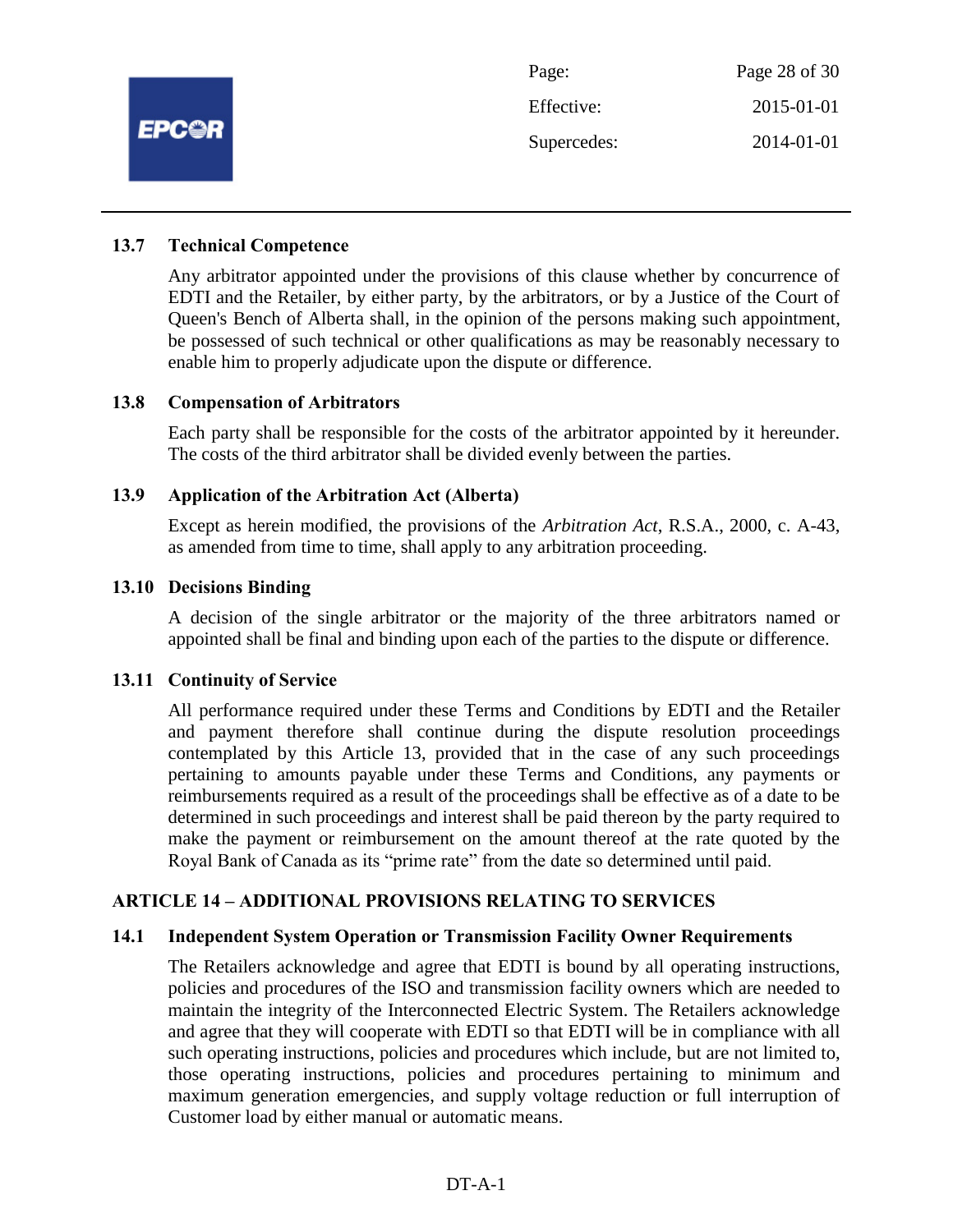|              | Page:       | Page 29 of 30 |
|--------------|-------------|---------------|
| <b>EPC@R</b> | Effective:  | 2015-01-01    |
|              | Supercedes: | 2014-01-01    |
|              |             |               |

## **14.2 Compliance with Applicable Legal Authorities**

EDTI and the Retailer are subject to, and shall comply with, all existing or future applicable federal, provincial and local laws, all existing or future orders or other actions of the ISO or of governmental authorities having applicable jurisdiction. EDTI will not violate, directly or indirectly, or become a party to a violation of any applicable requirement of the ISO or any applicable federal, provincial or local statute, regulation, bylaw, rule or order in order to provide Distribution Tariff Services to the Retailer or a Customer of the Retailer. EDTI's obligation to provide Distribution Tariff Services is subject to the condition that all requisite governmental and regulatory approvals for the provision of such Distribution Tariff Services will have been obtained and will be maintained in force during such period of Distribution Tariff Services.

#### **14.3 Service Interruption**

While EDTI takes all reasonable efforts to guard against interruptions, it does not guarantee uninterrupted service. Without liability of any kind to EDTI, EDTI shall have the right to disconnect or otherwise curtail, interrupt or reduce Distribution Tariff Service to Customers whenever EDTI reasonably determines, or when EDTI is directed by the ISO, that such a disconnection, curtailment, interruption or reduction is:

- (a) necessary to facilitate construction, installation, maintenance, repair, replacement or inspection of any of EDTI's Facilities;
- (b) to maintain the safety and reliability of EDTI's distribution system; or,
- (c) due to any other reason including dangerous or hazardous circumstances including emergencies, forced outages, potential overloading of EDTI's distribution system or Force Majeure.

#### **14.4 No Assignment**

A Retailer shall not assign any of its rights or obligations under these Terms and Conditions or any other agreement with EDTI relating to Distribution Tariff Services without obtaining any necessary regulatory approvals and EDTI's approval where required in such agreement. No assignment shall relieve the Retailer of any of its obligations under these Terms and Conditions until such obligations have been assumed by the assignee and EDTI has agreed to the novation. Any assignment in violation of this section shall be void.

#### **14.5 No Waiver**

The failure of EDTI or a Retailer to insist on any one or more instances upon strict performance of any provisions of these Terms and Conditions or any other agreement between EDTI and a Retailer relating to Distribution Tariff Services, or to take advantage